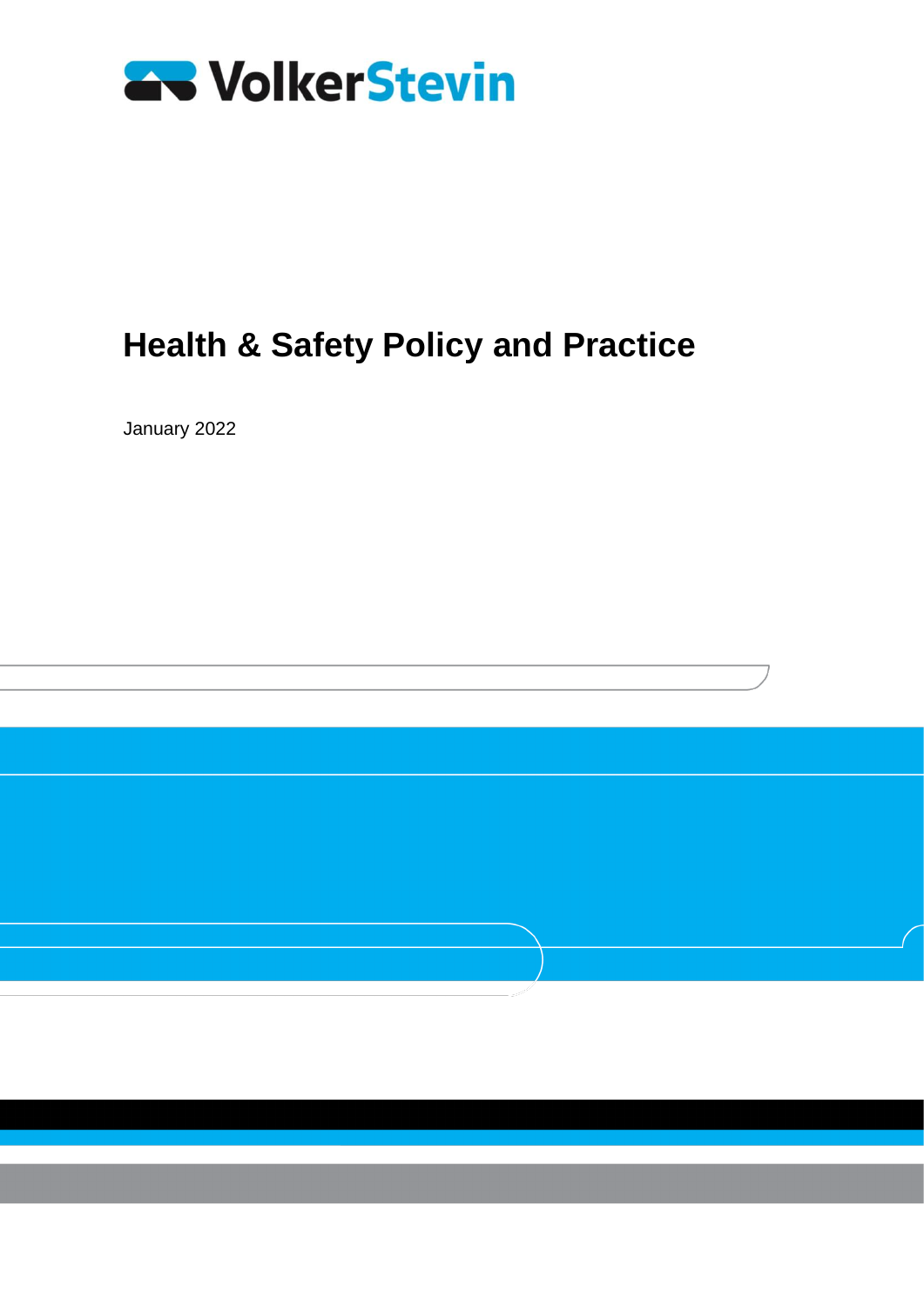# **AV** VolkerStevin

# **HEALTH & SAFETY POLICY STATEMENT**

VolkerStevin, incorporating VolkerInfra and VolkerStevin Specialist Businesses (VSSB) are major construction and engineering and specialist companies operating in the United Kingdom and internationally providing complex engineering solutions across a wide range of sectors including:

- Civil engineering land remediation and regeneration
- Water and environment  **Horizontal directional drilling**
- 
- Flood and coastal protection Hire and sale of pontoons
- Design, installation and maintenance of cable infrastructure onshore and offshore
- 
- **Defence and marine infrastructure Commodation** Hire and installation of accommodation
	-
- Piling and foundation engineering solutions

We operate under a fully established Integrated Management System (IMS) to BS EN ISO 45001:2018 which provides clear guidelines on how we manage health & safety throughout VolkerStevin.

This statement of policy, and the organisation and arrangements for its implementation, have been prepared to comply with section 2(3) of the Health & Safety at Work etc. Act 1974. Further arrangements for its implementation are detailed within VolkerStevin company processes, procedures, and site management plans.

It is a fundamental company belief that the creation of a safe workforce is achieved through clear and effective communication at all levels of the organisation. Our Safety Ripple behavioural change programme maintains a culture where our employees contribute to safe systems of work through active and open participation and engagement.

VolkerStevin will treat the need to prevent accidents, injuries and ill health to employees and others affected by its work as a priority,

As an employer, we have a legal responsibility to protect workers and others from all workplace risks to their health and safety. This means we need to think about the risks we face and do everything reasonably practicable to minimise them, including the risks associated with pandemics such as the coronavirus.

Our Senior Management are committed to the review and improvement of health and safety performance, including the implementation of new guidelines and requirements in an endeavour to achieve industry best practice. VolkerStevin will establish and review quantifiable objectives and targets according to the nature of its activities, business and other legal requirements, to ensure continual improvement in both safety management systems and performance.

VolkerStevin's policy is to take all reasonable steps to prevent work related accidents and ill-health, and to support the general health and well-being of its employees. To implement this policy, VolkerStevin will:

- Ensure the effective planning of Health and Safety through the assessment of risk carried out in line with the hierarchy of control.
- Provide appropriate information, instruction, training and supervision in accordance with the relevant statutory provisions.
- Learn from accidents and incidents and implement prevention and / or control measures where practicable.
- Build on existing arrangements to ensure we meet our legal obligations to protect the health, safety and wellbeing of our employees.
- Manage return to work after sickness certification and, wherever possible, support rehabilitation after prolonged illness.
- Provide employees with information and services to help them take personal responsibility for maintaining and improving their own health.

All employees and others working for VolkerStevin VolkerInfra and VolkerStevin Specialist Businesses are required to comply with this policy, to ensure they cooperate and carry out activities in a responsible manner. It is the responsibility of VolkerStevin management and supervisory staff to ensure that this policy and its arrangements are implemented.

This policy will be reviewed annually and revised as often as may be deemed appropriate by VolkerStevin, and then brought to the attention of all employees. It is accessible to interested parties via the individual Volker company website, reception areas or is available on request.

John Cox **Managing Director,** January 2022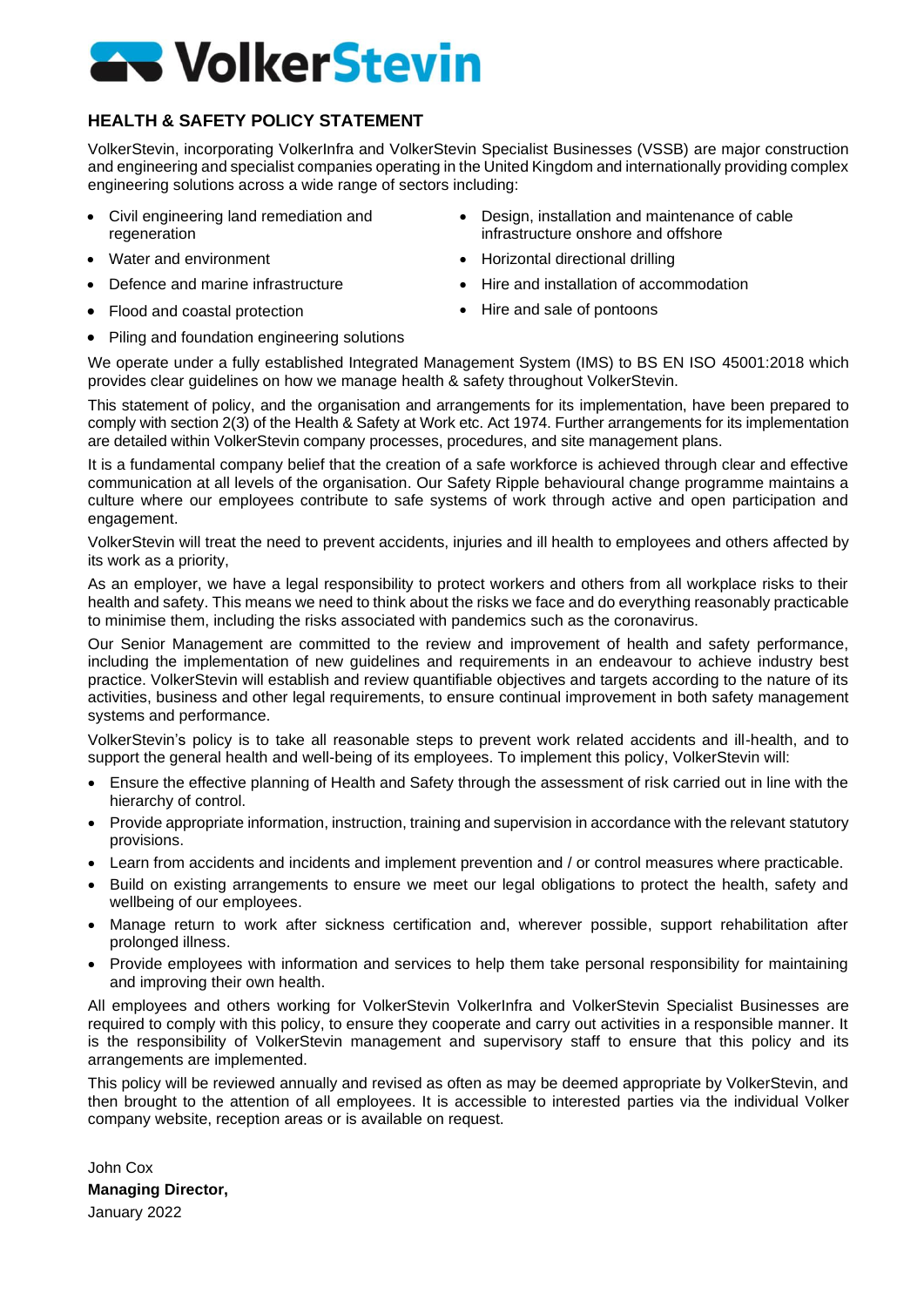# **AV VolkerStevin**

# **Health & Safety Policy and Practice**

Issue 8.1, January 2022

# **Contents**

|    | 1. PURPOSE                                      |    |
|----|-------------------------------------------------|----|
|    | 2. SCOPE                                        | 4  |
|    | 3. INTRODUCTION                                 | 4  |
|    | 4. ORGANISATION AND ARRANGEMENTS                | 4  |
|    | 5. RISK ASSESSMENT AND HEALTH & SAFETY PLANNING | 11 |
|    | 6. COMPANY HEALTH & SAFETY PROCESSES            | 12 |
| 7. | IMS AUTHORISATION                               | 19 |

| <b>IMS M</b><br>Approved for IMS:<br>Manager | Document owner: | Director of HSEQS | Workspace file: | n/a | Page 3 of 19 |
|----------------------------------------------|-----------------|-------------------|-----------------|-----|--------------|
|----------------------------------------------|-----------------|-------------------|-----------------|-----|--------------|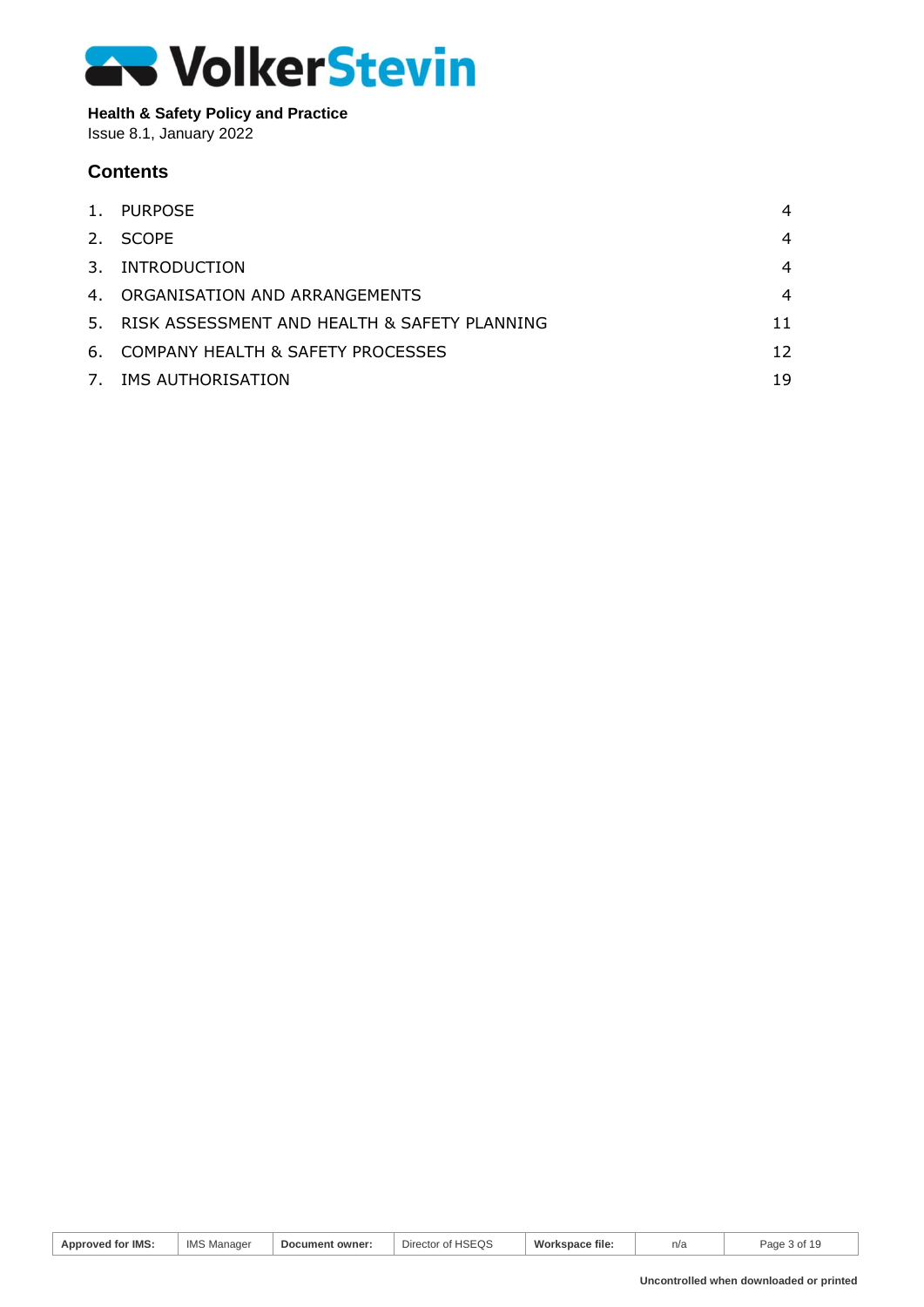

<span id="page-3-0"></span>Issue 8.1, January 2022

# **1. PURPOSE**

This document describes the arrangements in place to put into practical effect the commitment made in the Health & Safety Policy Statement.

VolkerStevin incorporating VolkerInfra, and VolkerStevin Specialist Businesses Ltd (VSSB) are committed to maintaining high standards of health, safety and welfare throughout the group's operations. Company requirements are designed to secure, so far as is reasonably practicable, the health, safety and welfare of our employees and others, including the general public, who may be affected by our operations.

<span id="page-3-1"></span>The reference to VolkerStevin within this policy includes VolkerInfra and VSSB.

# **2. SCOPE**

The company's Health & Safety Policy is applicable to all projects, offices and operational facilities.

Formal amendment to this document is the responsibility of the Director of HSEQS with the approval of the VolkerStevin board of directors. This document will be brought to the notice of all employees. Staff appointed responsible for the management and implementation of health and safety requirements will ensure that at least one copy is available on each site.

This document is developed and reviewed in conjunction with relevant health and safety regulation as outlined in the company's Legislation Compliance Register (H03-01 *Legislation Compliance Register*).

# **3. INTRODUCTION**

<span id="page-3-2"></span>This document describes the arrangements in place to put into practical effect the commitment made in the Health & Safety Policy Statement.

The board of VolkerStevin is committed to maintaining high standards of health, safety and welfare throughout the group's operations. Company requirements are designed to secure, so far as is reasonably practicable, the health, safety and welfare of employees and others, including the general public, who may be affected by our operations.

<span id="page-3-3"></span>The company's Health & Safety Policy is applicable to all projects, offices and operational facilities.

# **4. ORGANISATION AND ARRANGEMENTS**

# **4.1 Arrangements for Implementation of this Policy**

- Providing and communicating clearly defined information including safe systems of work
- Making due allowance at tender stage to ensure that sufficient resources and competent persons are provided for the management of health and safety at work
- Paying particular attention to the provision of safe access and egress
- Selecting and training personnel
- Providing such information, instruction, training and supervision as necessary to personnel at all levels, paying particular attention to personnel attending a location for the first time or on a temporary basis
- Controlling hazardous substances
- Ensuring the receipt of timely, adequate information from subcontractors and suppliers in respect of health and safety planning
- Identifying hazards and assessing the risks to health and safety in the workplace together with the provision and maintenance of adequate control measures
- Making arrangements for consultation between management and employees
- Providing appropriate plant and equipment which is tested, certificated and safe to use
- Displaying and communicating such written or pictorial information as may be necessary to assist in the implementation of safe practices
- Maintaining high standards of hygiene, cleanliness, and housekeeping
- Identifying workplaces which may be difficult to evacuate in an emergency and providing control measures
- Establishing emergency procedures and ensuring they are under the control of competent personnel
- Reporting and investigating accidents, disseminating findings and where appropriate revising arrangements and procedures

| Approved for IMS: | IMS.<br>Manage <sup>r</sup> | Document owner: | Director of HSEQS | Workspace file: | $n/\varepsilon$ | $-10$<br>Page<br>$\overline{ }$<br>u |
|-------------------|-----------------------------|-----------------|-------------------|-----------------|-----------------|--------------------------------------|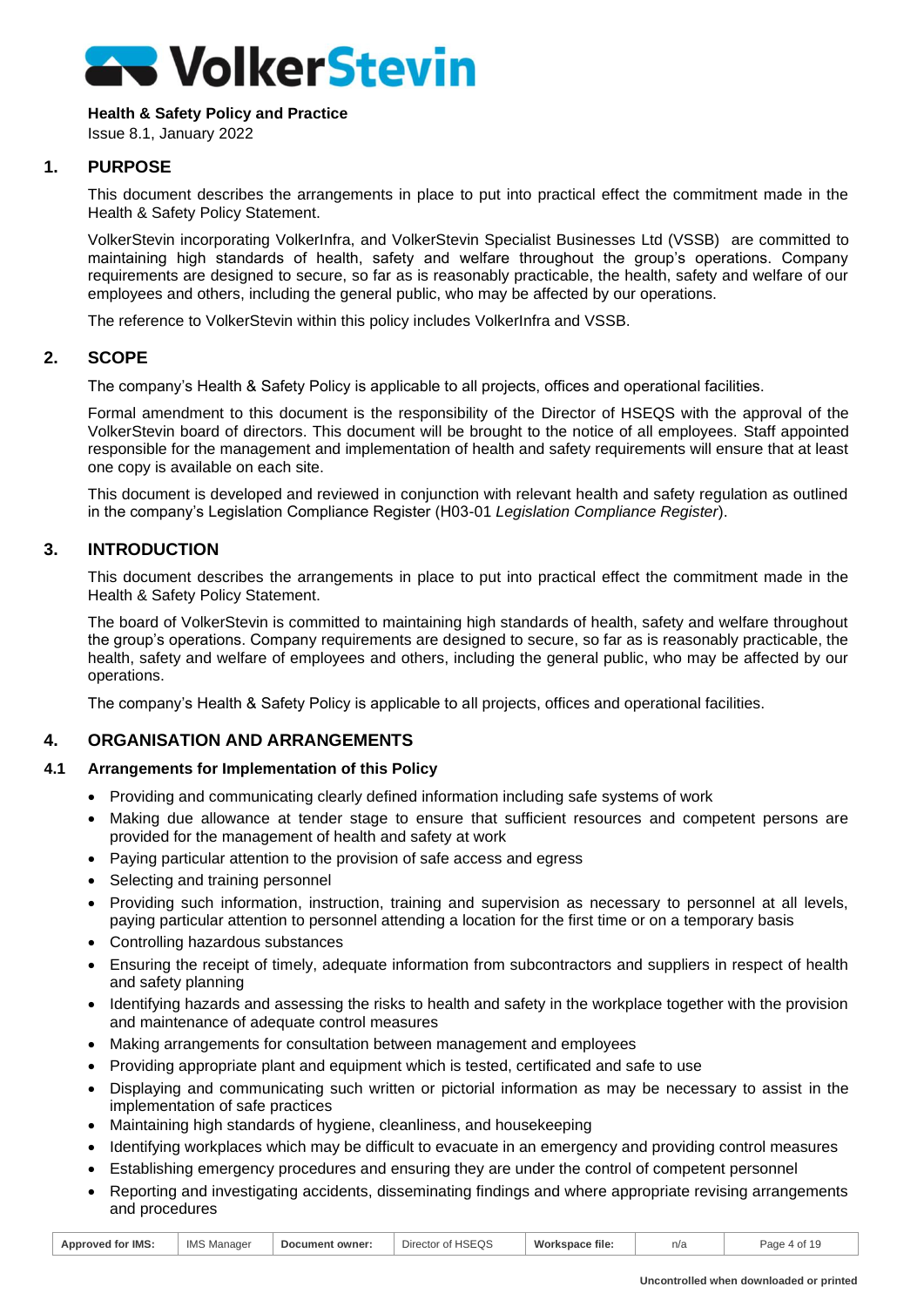# **Health & Safety Policy and Practice**

Issue 8.1, January 2022

# **4. ORGANISATION AND ARRANGEMENTS (CONTINUED)**

# **4.1 Arrangements for Implementation of this Policy (Continued)**

- Ensuring adequate and appropriate protective equipment is provided
- Ensuring the occupational health and mental well-being of employees
- Carrying out appropriate health surveillance
- Monitoring and reviewing performance

# **4.2 Responsibility for Health and Safety**

ISO BS 45001:2018 uses the term 'top management' to identify a number of key responsibilities with regard to health and safety management. The roles that fall within VolkerStevin 'top management' for Health and Safety are shown below.

- Managing Director
- Project / Contracts / Business Directors
- Commercial Director
- Director of Health, Safety, Environment, Quality, Sustainability (HSEQS)
- Head of Health & Safety
- VolkerWessels UK Corporate Responsibility Director (CR)

# **Top Management Responsibilities for Health and Safety include:**

- Developing the Health & Safety Policy and objectives for VolkerStevin, and ensuring that the correct organisational structure and resources are in place to support these goals
- Promoting the policy and objectives to employees to increase awareness, motivation, and involvement
- Ensuring that the goals and responsibilities for individual employees reflect our overall health and safety objectives
- Ensuring our focus is on client requirements
- Ensuring the Integrated Management System (IMS) is implemented to meet the needs of VolkerStevin, its clients and other interested parties
- Review the IMS periodically
- Identify ways in which to improve the IMS
- Appoint a management representative to monitor and report on the development, performance and improvement of the IMS

Different roles have varying levels of authority with regard to our safety management system, and are explained as follows:

# **Managing Director (MD)**

The MD (who is also the Board of Directors' representative for health and safety management) holds overall responsibility for the operations of VolkerStevin, from developing long-term strategy for the business to overseeing its day-to-day activities. The MD is ultimately responsible for the company's IMS and setting realistic goals for the continual improvement in risk management and reduction of accident rates.

# **Project / Contracts / Business Directors**

Report to the Managing Director and are responsible for:

- The safe delivery of all VolkerStevin contracts
- Overseeing and supporting the effective implementation of the IMS
- Liaising with clients
- Ensure that adequate resources are provide, including competent person for management of projects and adherence to the legislation and the IMS
- Training, supporting and mentoring their direct staff to develop their knowledge / application of the IMS
- Providing good health and safety leadership, encouraging safe behaviour and active participation of workers in improving health and safety
- Direct management under their control to implement the Health & Safety Policy

| <b>Approved for IMS:</b> | <b>IMS</b><br>Manager ر | Document owner: | Director of HSEQS | Workspace file: | n/a | Page 5 of 19 |
|--------------------------|-------------------------|-----------------|-------------------|-----------------|-----|--------------|
|--------------------------|-------------------------|-----------------|-------------------|-----------------|-----|--------------|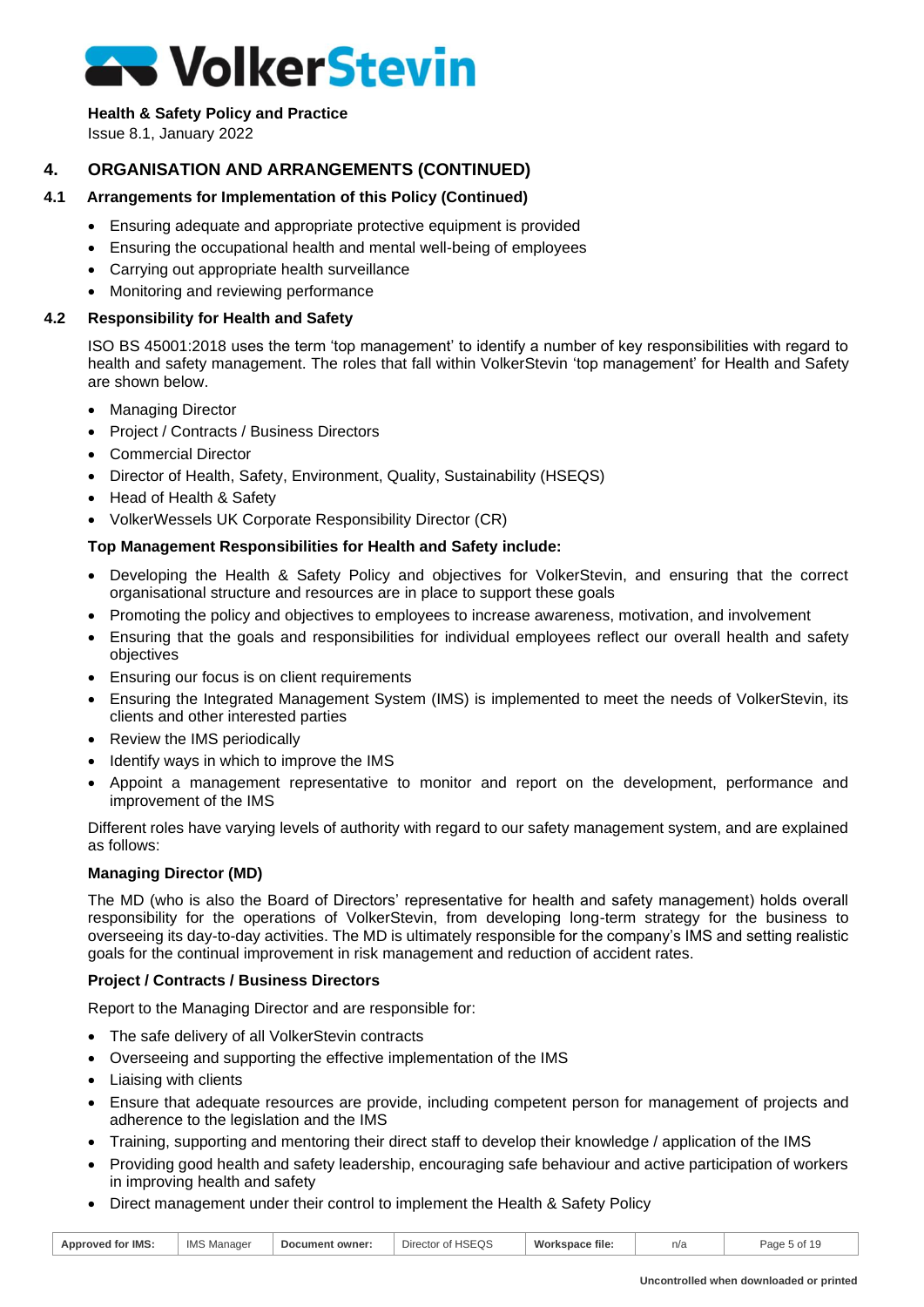#### **Health & Safety Policy and Practice**

Issue 8.1, January 2022

# **4. ORGANISATION AND ARRANGEMENTS (CONTINUED)**

# **Project / Contracts / Business Directors (continued)**

- Liaising with the company's appointed health and safety management to ensure proper communication exists at all levels
- Ensuring adequate planning is undertaken to provide appropriate resources, training and safe systems of working
- Ensure the provision of this policy is kept under review having regard to changes in legislation, best practice and the company's business
- Treating the health and safety of persons under their control as a matter of the highest importance

# **Director of Health, Safety, Environment, Quality, Sustainability (HSEQS)**

For the purposes of clarification under ISO BS 45001:2018, health and safety management is not outsourced. The dedicated Director of HSEQS will be directly employed by VolkerStevin.

The appointed VolkerStevin Management Representative for safety, health and wellbeing has the authority to take any action necessary to ensure that these are maintained. They are responsible for ensuring effective implementation of the IMS and as a technical specialist provide support, guidance and training. Reporting to the VolkerStevin Managing Director, responsibilities include:

- Ensure the effective use of the CR department and its' resources
- Assist the Managing Director in setting realistic goals for the continual improvement in risk management and reduction of accident / incident rates
- Develop and monitor the IMS to achieve the goals set
- Ensure, in conjunction with the Corporate Responsibility Team, that VolkerStevin health and safety management documentation is appropriate and maintained to reflect any changes in legislation and company requirements
- Ensure the company is audited against the standards detailed in the IMS
- Play a key part in improving the health and maintaining the safety of employees, people working on our behalf, and any other parties affected by our activities
- Inform, guide and support the business in creating workplaces with a positive health and safety culture
- Represent VolkerStevin in communications with the Health & Safety Executive, and other external enforcing authorities or organisations
- Ensure that reports are compiled where necessary to enable corrective action to be implemented by site management
- Ensure thorough investigation is made and appropriate records are compiled where accidents and incidents occur, and make recommendations to prevent recurrence
- Advise on health and safety training requirements
- Maintain their competence through continual professional development
- Adhere to the professional code of conduct as set through membership of the Institute of Occupational Safety and Health (IOSH) and / or the International Institute of Risk, Safety Management (IIRSM) or the Association for Project Safety (APS).
- Identify opportunities for improvement.

# **Head of Health & Safety (H&S)**

Report directly to the Director of HSEQS and are responsible for ensuring effective implementation of the IMS. Their duties include:

- Support the implementation of the VolkerStevin behavioural campaign Safety Ripple.
- Complete regular site visits and monitoring of projects performance in relation to the policy and procedures
- Carrying out audits and inspections in accordance with company procedure Q03 *Audit* to ensure compliance with existing requirements and identify any areas for improvement.
- Supporting the site teams to carry out compliant projects
- Supporting the site teams in carrying out investigations
- Provide training advice and guidance
- Advising site teams on HSEQS documentation

| <b>Approved for IMS:</b> | IMS I<br>Manager | Document owner: | Director of HSEQS | Workspace file: | $n/\varepsilon$ | Page 6 of 15 |
|--------------------------|------------------|-----------------|-------------------|-----------------|-----------------|--------------|
|--------------------------|------------------|-----------------|-------------------|-----------------|-----------------|--------------|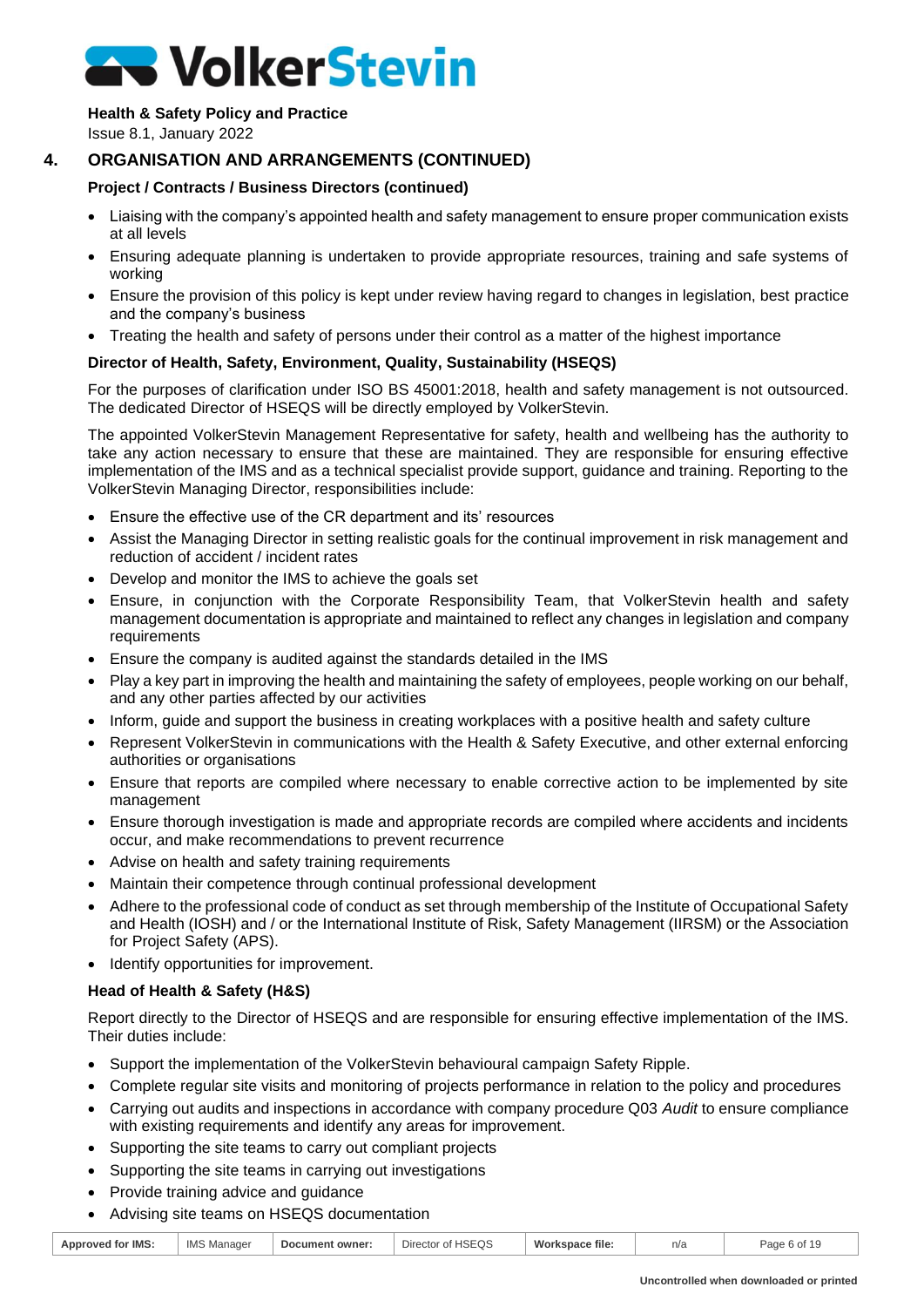# **Health & Safety Policy and Practice**

Issue 8.1, January 2022

# **4. ORGANISATION AND ARRANGEMENTS (CONTINUED)**

# **H&S Manager / H&S Advisor / Senior**

Reporting to the Head of Health and Safety, H&S Managers and H&S Advisors are part of the H&S team responsible for ensuring effective implementation of the OHSMS. As a technical specialist they provide support, guidance and training.

The responsibilities of a H&S Manager / H&S Advisor are to:

- Play a key part in improving the health and maintaining the safety of employees, people working on our behalf, and any other parties affected by our activities
- Inform, guide and support the workforce in creating workplaces with a positive health and safety culture
- Visit sites regularly (every four weeks whenever possible) and monitor performance in relation to the policy and procedures
- Discuss and plan the safe implementation of future works
- Carry out audits and inspections in accordance with company procedure Q03 *Audit* to ensure compliance with existing requirements and identify any areas for improvement
- Represent VolkerStevin group in communications with the Health & Safety Executive, and other external enforcing authorities or organisations
- Ensure that reports are compiled where necessary to enable corrective action to be implemented by site management
- Ensure thorough investigation is undertaken and appropriate records are compiled where accidents and incidents occur, and make recommendations to prevent reoccurrence
- Advise on health & safety training requirements
- Ensure that VolkerStevin group's occupational health & safety management documentation is appropriate and maintained to reflect any changes in legislation and company requirements
- Maintain their competence through continual professional development
- Adhere to the professional code of conduct as set through membership of the Institute of Occupational Safety and Health (IOSH) and / or the International Institute of Risk and Safety Management (IIRSM)
- Identify opportunities for improvement

# **Site Management - Contracts / Project / Works Managers, Site Agents**

It is the responsibility of site management to:

- Support the implementation of the VolkerStevin behavioural campaign Safety Ripple and the Safety Champions on their projects.
- Be familiar with and observe all relevant statutory provisions applicable to construction and related industries
- Provide an overall Site Management Plan (SMP) for each project
- Ensure adequate assessment of risk is carried out
- Ensure safe systems of work and method statements are produced, followed and reviewed
- Make sure communication, cooperation and coordination takes place between the various parties who may share the workplace / site
- Ensure activity and / or substance-specific assessments under the Control of Substances Hazardous to Health (COSHH) Regulations are made and communicated to those at risk
- Ensure employees, self-employed, temporarily employed, trainees and non-employed persons have received adequate training and information about the activity they are required to undertake
- Ensure an appropriate induction is provided for those attending a location for the first time
- Ensure employees are aware of the company's policy for health & safety at work and that they have understood its requirements
- Support initiatives for health and safety representation
- Ensure suitable protective equipment is provided, maintained and used
- Report all accidents and incidents to the appointed Health & Safety Manager / Advisor, carry out investigations, make recommendations to prevent recurrence and ensure this information is effectively communicated
- Carry out 4-weekly HSEQS meetings, where applicable, with the appointed Health & Safety Manager / Advisor

| Approved for IMS: | <b>IMS</b><br>Manager | Document owner: | of HSEQS<br>$\overline{\phantom{0}}$<br>Director | Workspace file: | n/a | Page<br>of 19 |
|-------------------|-----------------------|-----------------|--------------------------------------------------|-----------------|-----|---------------|
|                   |                       |                 |                                                  |                 |     |               |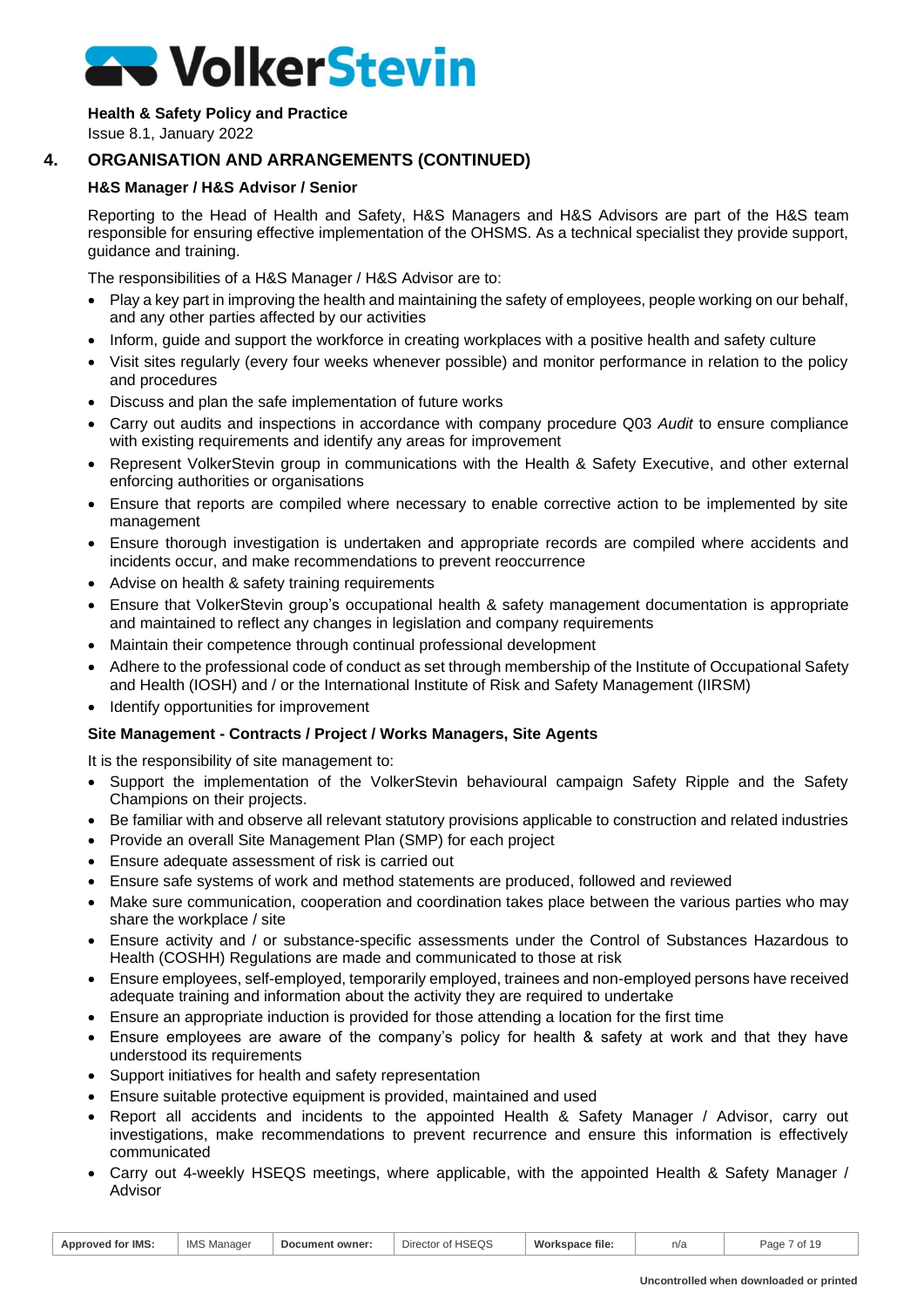# **Health & Safety Policy and Practice**

Issue 8.1, January 2022

# **4. ORGANISATION AND ARRANGEMENTS (CONTINUED)**

# **Site Management - Contracts / Project / Works Managers, Site Agents (continued)**

- Ensure that weekly HSE-07 *Site Safety and Environmental Inspection Records* are carried out, including maintenance of appropriate inspection records and the inspection rota (HSE-06 *Weekly Site Safety & Environmental Inspection Rota)* is completed and updated
- Ensure adequate procedures are made for the safe evacuation of workplaces and that they are under the control of competent personnel
- Implement the advice given by the company's appointed Health & Safety Manager / Advisor
- Attend health and safety training arranged by the company

# **Site Supervisors - General Foremen, Foremen, Gangers**

It is the responsibility of site supervisors to:

- Ensure operatives are suitable, competent, trained and authorised to carry out the work or operate the plant required for the task.
- Provide effective front-line supervision on site and ensure operatives are instructed in the detail of safe systems of work as it applies to particular construction operations
- Encourage the workforce to work in a safe and tidy manner,
- Ensure the workforce wear any personal protective equipment required for the operation.
- Be familiar with and observe all relevant statutory provisions applicable on site and take immediate action in respect of advice given by the company's appointed Health & Safety Manager / Advisor
- Cooperate and liaise where appropriate with other contractors' site supervisors

# **All employees, subcontractors and any other persons working on our behalf**

It is their responsibility to:

- Be familiar with the VolkerStevin Health & Safety Policy and cooperate with management / supervision in its implementation
- Understand the parts of the Health & Safety Policy applicable to them and take reasonable care for the health and safety of themselves and others
- Follow the instructions given regarding safe working in general and safe methods of work for particular tasks
- Keep equipment in good order, use the correct equipment for the task, and report any defects in plant and equipment or any shortcoming in safe systems of work to their manager / supervisor
- Contribute to the safety culture, be aware of relevant site safety rules and abide by requirements
- Use and not abuse the protective equipment and measures provided in the interests of health and safety

# **Corporate Responsibility Director**

The Corporate Responsibility Director is responsible for the implementation and development of sustainable business practices throughout VW UK shared services and business units, to maintain compliance to corporate, legal, and stakeholder requirements. Reporting to the VW UK CEO, the responsibilities of the Corporate Responsibility Director are:

- Oversight of health, safety, environment, quality and sustainability activities and staff across VW UK business units
- Oversight of corporate governance and risk management
- Development of CR strategy through a strategic view of the business environment
- CR management reporting and communications within VW UK and to VolkerWessels
- Management of the integrated management system, its related systems and applicable memberships, affiliations and registration schemes
- Provision of occupational health services to VW UK and its business units
- Commitment to the growth and development of employees, including the delivery of training services and external course provision
- Development of sustainable business practices including the selection and integration of tools and techniques
- Understanding the role of government, business, NGOs, society, global and local issues and how they interact with each other and their impact on VW UK
- Development of systems and protocols, including IT platforms, to support the needs of the business
- Lead officer for major incidents and provision of legal support services

| <b>Approved for IMS:</b> | <b>IMS Manager</b> | Document owner: | --<br>Director of HSEQS | Workspace file: | n/s | Page 8 of |
|--------------------------|--------------------|-----------------|-------------------------|-----------------|-----|-----------|
|--------------------------|--------------------|-----------------|-------------------------|-----------------|-----|-----------|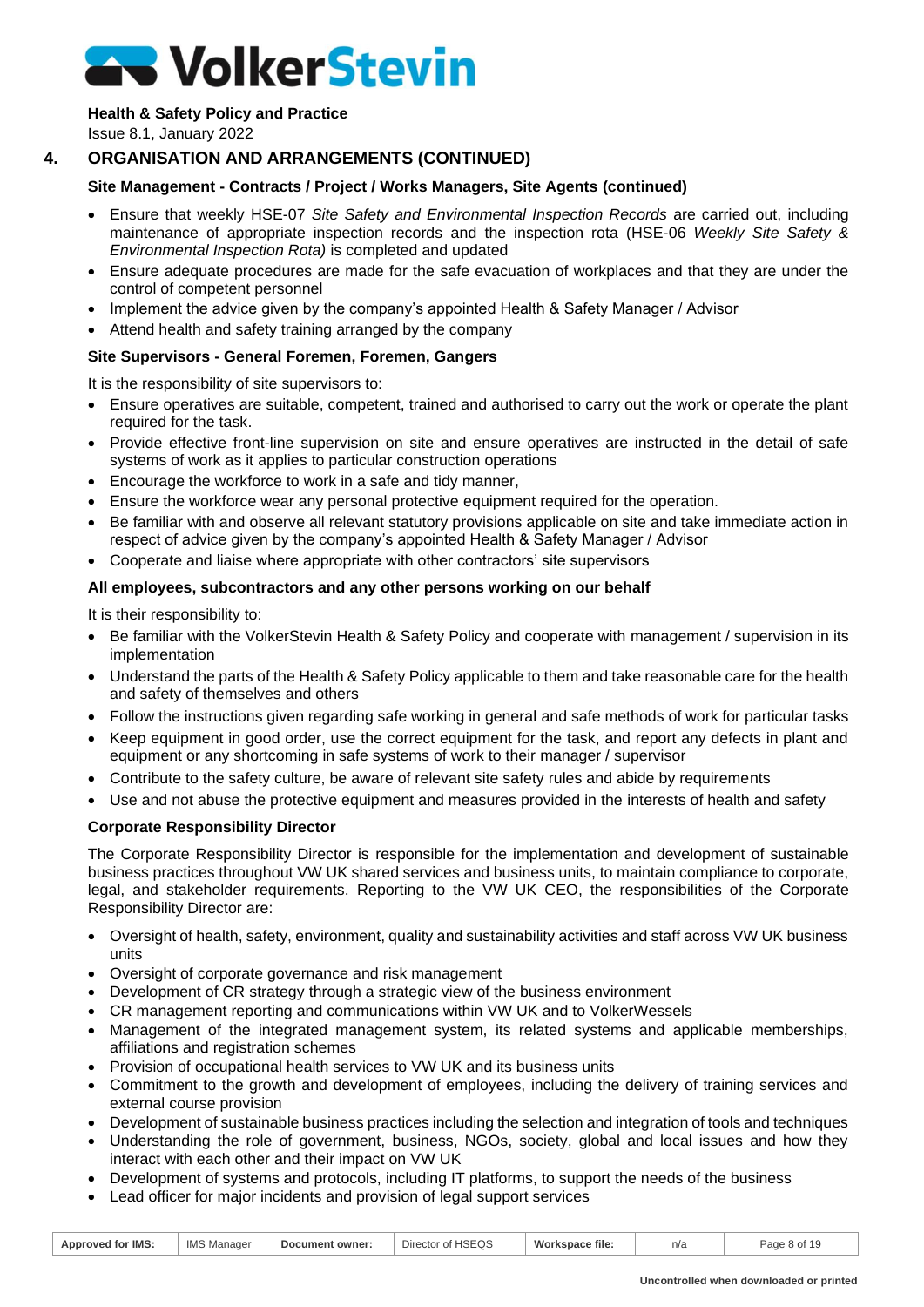# **Health & Safety Policy and Practice**

Issue 8.1, January 2022

# **4. ORGANISATION AND ARRANGEMENTS (CONTINUED)**

# **Integrated Management Systems (IMS) Managers (reporting to the Corporate Responsibility Director)**

- Establishing the IMS requirements in line with ISO BS 45001:2018
- Working with the Corporate Responsibility Director and HSEQS teams to ensure legal, sector specific, and other requirements are integrated within the IMS
- The coordination of activities related to the implementation, development and maintenance of the IMS
- Control, publishing and maintenance of the IMS within Workspace (our business management system)

# **4.3 Organisation and Structure**

The company is managed by the board of directors, with the structure for health & safety management as detailed below:



# **4.4 Monitoring and Review**

The Health & Safety Policy will be monitored and reviewed by:

- Internal and third-party inspection, audit and monitoring
- Safety performance monitoring (hazards, near misses, accidents, incidents)
- Comparison with current, new and proposed legal requirements or best practice
- Meetings carried out with directors, senior managers and health and safety management

| Approved for IMS: | $I^{\Lambda}$<br>Manager<br>IIVIC | Document owner: | Director of HSEQS | Workspace file: | n/a | Page s<br>$\sim$<br>$-11.$<br>ו שי |
|-------------------|-----------------------------------|-----------------|-------------------|-----------------|-----|------------------------------------|
|-------------------|-----------------------------------|-----------------|-------------------|-----------------|-----|------------------------------------|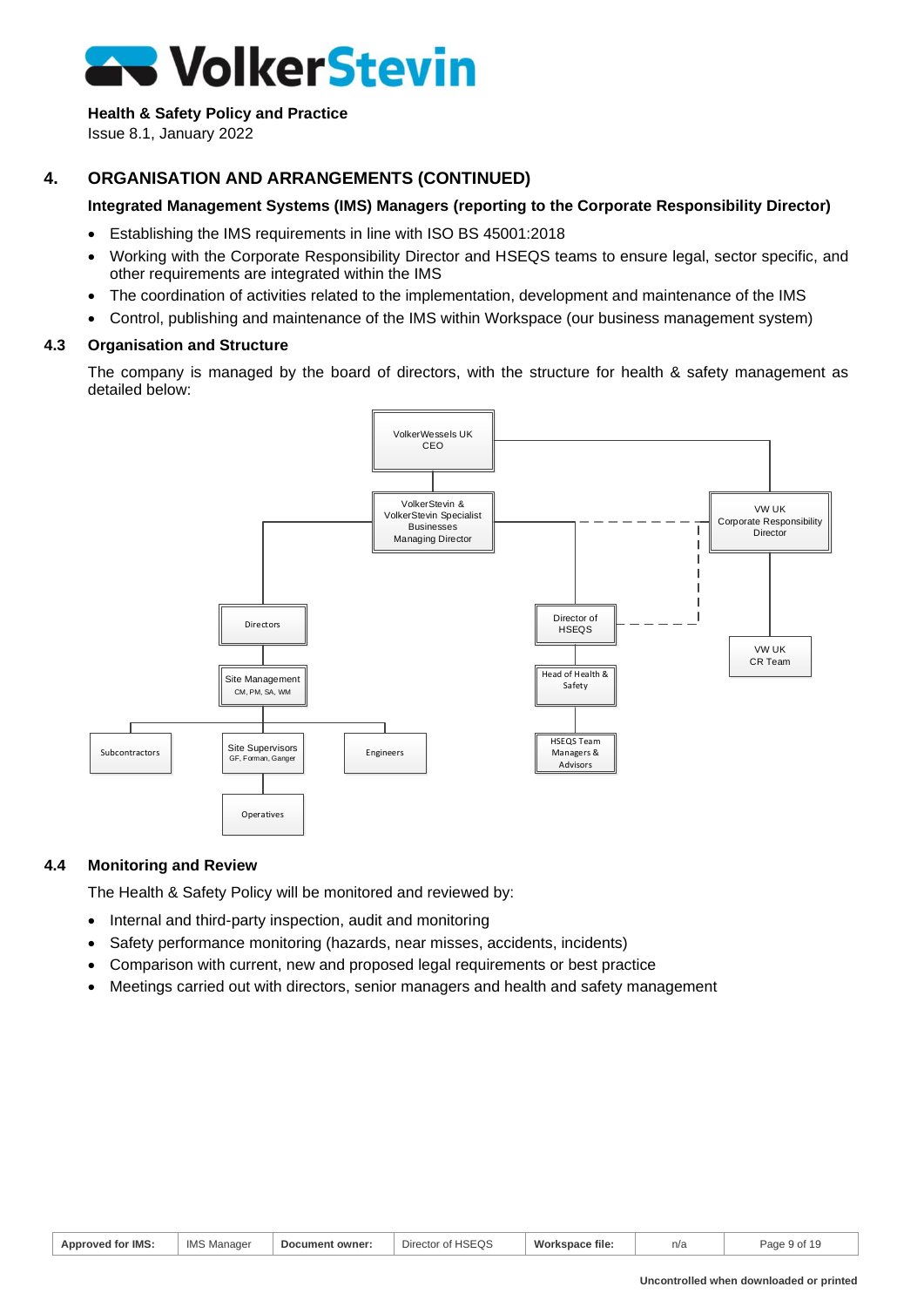# **Sandball VolkerStevin**

#### **Health & Safety Policy and Practice**

Issue 8.1, January 2022

# **4. ORGANISATION AND ARRANGEMENTS (CONTINUED)**

# **4.5 Structure of Safety Management System**

The company IMS is used to support the implementation of the policy and is stored on 'Workspace', our document control system which can be accessed via Insite the VW UK intranet which provides access to:

- Policies and procedures
- Site documentation
- Health and safety (HSE) forms
- Alerts and bulletins
- Health and safety objectives and targets
- RIDDOR performance
- Best practice guidance

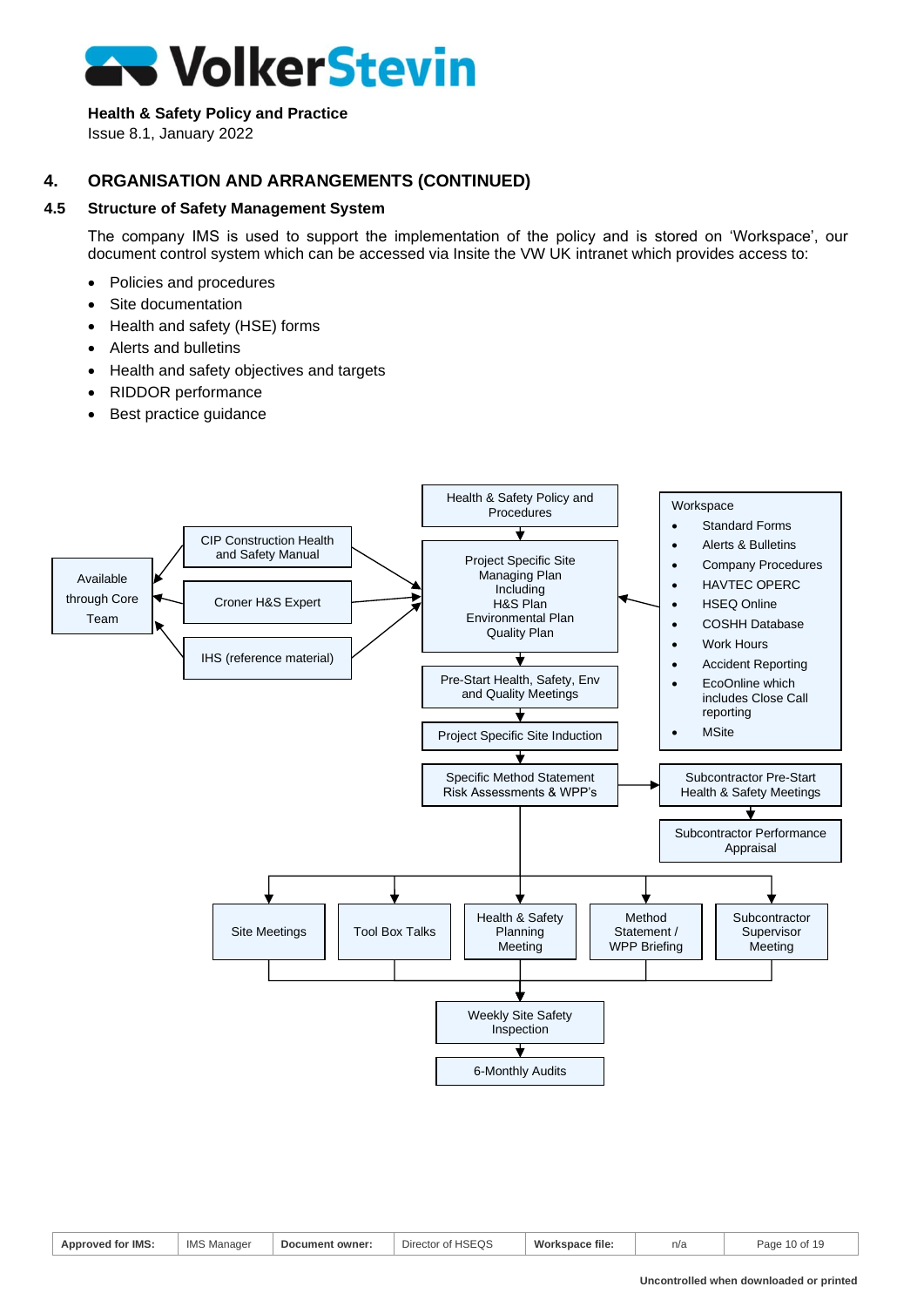#### **Health & Safety Policy and Practice**

Issue 8.1, January 2022

# **4. ORGANISATION AND ARRANGEMENTS (CONTINUED)**

# **4.6 Training**

Appropriate training will be identified and provided to all levels and may include inductions, toolbox talks, risk assessment and method statement briefings, in-house training courses and specialist external training courses

Training requirements are assessed on an on-going basis through Personal Development Reviews.

Training requirements are assessed both at commencement for new employees, and on an on-going basis for existing employees. The capabilities and expertise of our management / supervisory employees is assessed at safety management meetings and Personal Development Reviews. Operational employees' training is assessed at site induction by supervisors on site, during working operations and during toolbox talks, when two-way discussion is encouraged.

All site personnel will receive a formal, signed off, induction talk given by a member of the site management team which will include both general and site-specific requirements.

Evaluation forms are required to be completed by each person attending training courses, which help assess the effectiveness of training courses and to identify further training needs.

Training records are maintained by the VW UK Training Department

Plant and equipment operators are required to provide evidence of training and competency e.g. CPCS / NOCN or an affiliated CSCS card.

The company is fully committed to a fully qualified and certificated workforce and supports the Construction Skills Certificate Scheme (CSCS) along with other industry approved registration schemes. It is our aim to have 100% of the workforce holding CSCS cards or an approved equivalent.

# **4.7 Classification of Workforce**

VolkerStevin aim to ensure the health and safety of its employees whilst at work and to provide a consistent and timely set of processes, to ensure that any health issues are identified and addressed. In doing so it is recognised that not all employees are exposed to the same level of risk. Accordingly, workers can be considered in the following three categories in terms of personal or workplace safety issues:

- 1. Office and admin posts
- 2. Site management / general duty construction
- 3. Safety critical

<span id="page-10-0"></span>An in-house occupational health service is available from the company Occupational Health Nurse and the level of service provided will be based on a health questionnaire and assessment of risk for each group.

# **5. RISK ASSESSMENT AND HEALTH & SAFETY PLANNING**

#### **5.1 Assessment of Risk**

Risk assessment is the responsibility of the relevant manager for sites, offices and operational locations with the assistance of the H&S Team and should follow H02 *Risk Assessment and Method Statements*.

Regulations requiring risk assessment are considered and reviewed at the HSEQS planning meeting and throughout the contract period and include, but not limited to:

- Lifting Operations
- Confined Spaces
- Working near Water
- Diving Operations
- Temporary Works
- Manual handling
- Personal Protective Equipment
- Display Screen Equipment
- Noise at work
- **COSHH**
- Asbestos
- Lead
- Hand Arm Vibration
- Whole Body Vibration
- Work at height
- **Fire**

| <b>Approved for IMS:</b> | <b>IMS</b><br>Manager | Document owner: | <b>HSEQS</b><br>Director of | Workspace file: | n/s | ∩מר<br>aue<br>u |
|--------------------------|-----------------------|-----------------|-----------------------------|-----------------|-----|-----------------|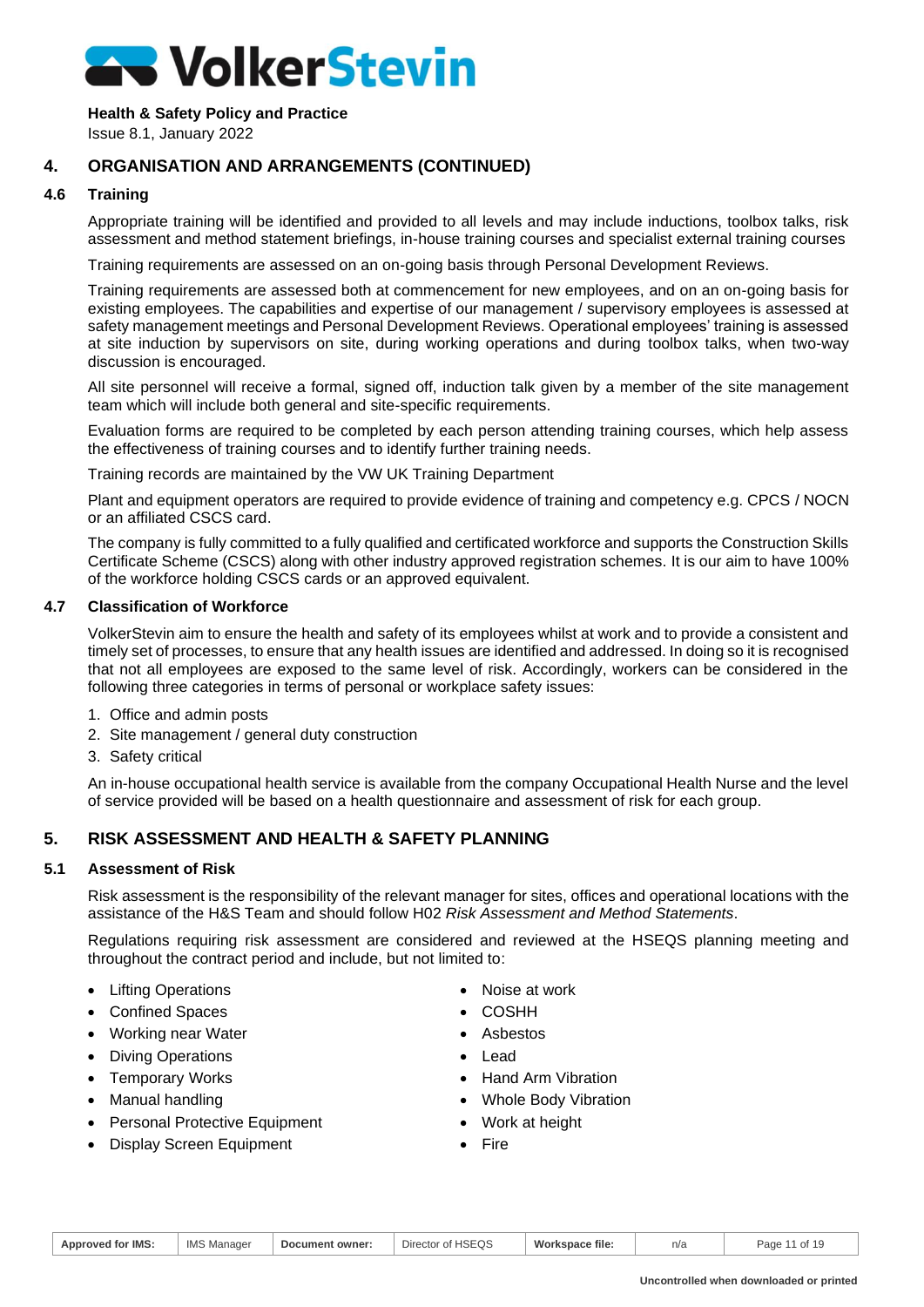#### **Health & Safety Policy and Practice**

Issue 8.1, January 2022

# **5. RISK ASSESSMENT AND HEALTH & SAFETY PLANNING (CONTINUED)**

# **5.2 HSEQS Planning Meeting (HSE-04** *Four Weekly Health & Safety, Environmental and Quality Meeting)*

Prior to construction commencing or within 4 weeks of contract start a HSEQS planning meeting shall be held to discuss formulation of a Health & Safety Plan as part of an integrated Site Management Plan and its subsequent implementation. This meeting will be attended by the site manager, and appointed members of the HSEQS team and others as appropriate.

The hazards and risks identified in the pre-construction information shall be assessed and developed where the Construction (Design and Management) Regulations 2015 apply.

Activities which are likely to produce significant risks requiring specific risk assessments, and those areas of construction operations which are likely to require detailed method statements, shall be identified and recorded on the H02-01 *Risk Assessment and Method Statement Schedule*.

The SMP shall be further developed with the pre-construction information and any items identified at the HSEQS meeting. This will include details of consultation arrangements with employees.

Specific assessments shall also be considered at this meeting to address COSHH, noise, PPE, manual handling etc. and shall be included in the respective method statement.

On a four-weekly basis site safety meetings will be held to plan, monitor, review and update the health and safety systems on site.

#### **5.3 Management of Subcontractors**

All subcontractors with 5 or more employees engaged by VolkerStevin shall be accredited to Constructionline. In addition, the companies must have a Safety Schemes in Procurement (SSIP) accreditation. (E.g. CHAS, SafeContractor, Acclaim, etc.)

All tender enquiries and orders to subcontractors will include P03-03 *Subcontractors Policy Document* which includes VolkerStevin's HSEQS requirements.

As part of the P03-01 *Pre-order Subcontract Management* meeting it shall be emphasised to the subcontract representative or manager of the VolkerStevin expectations in regard to full cooperation in achieving the required health and safety standards.

Prior to commencing any work on site those subcontractor employees carrying out the work will attend a HSE-03 *Subcontractor Pre-Start Health & Safety Meeting* to plan and develop safe systems of work for the identified scope of works.

At regular intervals VolkerStevin site management will convene meetings with subcontractors to discuss safety performance. These meetings will provide an opportunity for subcontractors to make an input into the safe management of the site.

# <span id="page-11-0"></span>**6. COMPANY HEALTH & SAFETY PROCESSES**

#### **6.1 Procedures**

The VolkerStevin procedures are located within the IMS and stored on 'Workspace', our document control system which can be accessed via Insite the VW UK intranet.

Each contract will have a site specific SMP which will detail those processes and procedures applicable to that contract including any requested by the client.

This section defines the standards and rules, which complement VolkerStevin company procedures, CIP construction Health & Safety Manual and Site Management Plans. It is the responsibility of all employees to observe these rules, to behave in a safe and reasonable manner, and to adhere to all instructions given by appointed management with regard to the respective location.

Failure to comply with this policy and associated processes and procedures will render employees liable to disciplinary action. This may be through use of the 'Record of Verbal Warning' notices. It should also be borne in mind that a breach of health & safety legislation is a criminal offence and action taken by an enforcing officer may result in heavy penalties i.e. fines and / or imprisonment.

Safety is the responsibility of everyone, all persons have a responsibility to contribute towards making their place of employment a safe place to work. Safety measures are introduced to control risks to everyone at the location, including employees, subcontractors, visitors, members of the public and anyone else who could be harmed.

| Approved for IMS: | IMS.<br>Manager | Document owner: | Director of HSEQS | Workspace file: | n/a | 12 of 19<br>Page |
|-------------------|-----------------|-----------------|-------------------|-----------------|-----|------------------|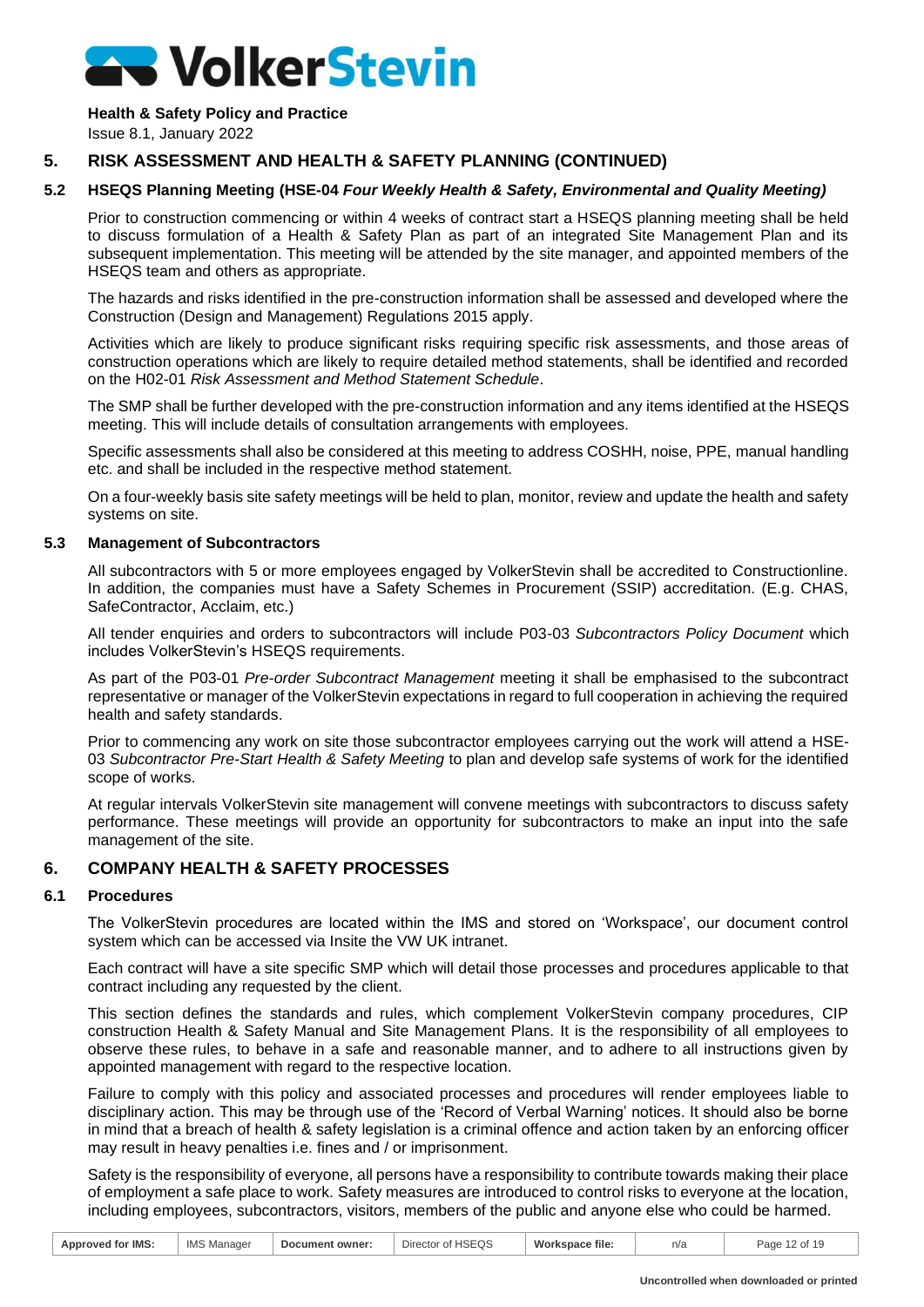

Issue 8.1, January 2022

# **6. COMPANY HEALTH AND SAFETY PROCESSES (CONTINUED)**

#### **6.2 Accident and Incident Reporting**

H07 *Investigation and Reporting of Accidents*, *Incidents and Close Calls* shall be followed. Medical treatment should be sought for injuries sustained at work, no matter how slight and an appropriate record must be made on the company online reporting system.

Records of accidents, direct employee including subcontract and site personnel numbers, and total hours worked are to be uploaded into EcoOnline and included in Q20-06 *Monthly HSEQ Report* for company safety performance measurement.

All personnel are encouraged to report hazards, near misses and close calls on our projects using EcoOnline, this can be through mobile device data capture or by desktop data capture and / or form H07-06-VS *Close Call Report Card*. Project teams will ensure these are reviewed, closed out, trends monitored for action and feedback is given to those raising them.

#### **6.3 Drugs and Alcohol Policy**

The *VolkerWessels UK Drugs and Alcohol Policy* is designed to ensure safety by placing and enforcing strict limits regarding the misuse of drugs or alcohol. We ask all VolkerStevin employees and those working on our behalf, to lead by example, challenge unsafe attitudes and behaviours to establish a workplace free of injury or incident.

All employees, those working on our behalf, and visitors to VolkerStevin sites or offices must be aware of the requirements of the *VolkerWessels UK Drug and Alcohol Policy*, and the implications of failing to comply, as part of the site or office induction process.

The *VolkerWessels UK Drugs and Alcohol Policy* is available to all employees on Workspace and copies can be provided on request.

All testing is undertaken to ensure that employee's safeguards, confidentiality and dignity are maintained to a high standard at all times.

#### **6.4 Control of Substances Hazardous to Health**

H48 *Control of Substances Hazardous* to Health shall be followed when selecting substances or materials for use in any process, preference must be given to the substance or material that produces least risk to personnel and the environment.

# **6.5 Construction (Design and Management) Regulations (CDM)**

VolkerStevin recognises their responsibilities under the Construction (Design and Management) Regulations 2015.

Whilst generally employed as a Principle Contractor, VolkerStevin accepts and discharges its responsibilities in order to achieve standards of health and safety performance in excess of the statutory minimum.

Project specific arrangements are described in the Site Management Plan.

#### **6.6 Health**

Elements of VolkerStevin's Occupational Health system include:

- **Pre-employment health questionnaire** to ensure they are fit and capable for effective performance at work without risk to health
- **Management of work activities to eliminate / reduce risks to health**, including planning, organisation and risk assessment
- **Health surveillance** to evaluate whether there are any adverse effects the work or working environment are having on the individual and to act upon the earliest signs of possible harm
- **Assessment of fatigue**, as it is a significant risk during construction activities due to the safety critical nature of the work. The risk of accidents from cumulative fatigue is well recognised
- **Consideration of new and expectant mothers** see *VolkerWessels UK Employee Handbook*. The Human Resources Department will notify the Company Occupational Health Nurse. Risk assessment will be carried out on the individual employee concerned

| <b>Approved for IMS:</b> | IMS N<br>Manager | Document owner: | Director of HSEQS | Workspace file: | nic | 13 of 19<br>Page |
|--------------------------|------------------|-----------------|-------------------|-----------------|-----|------------------|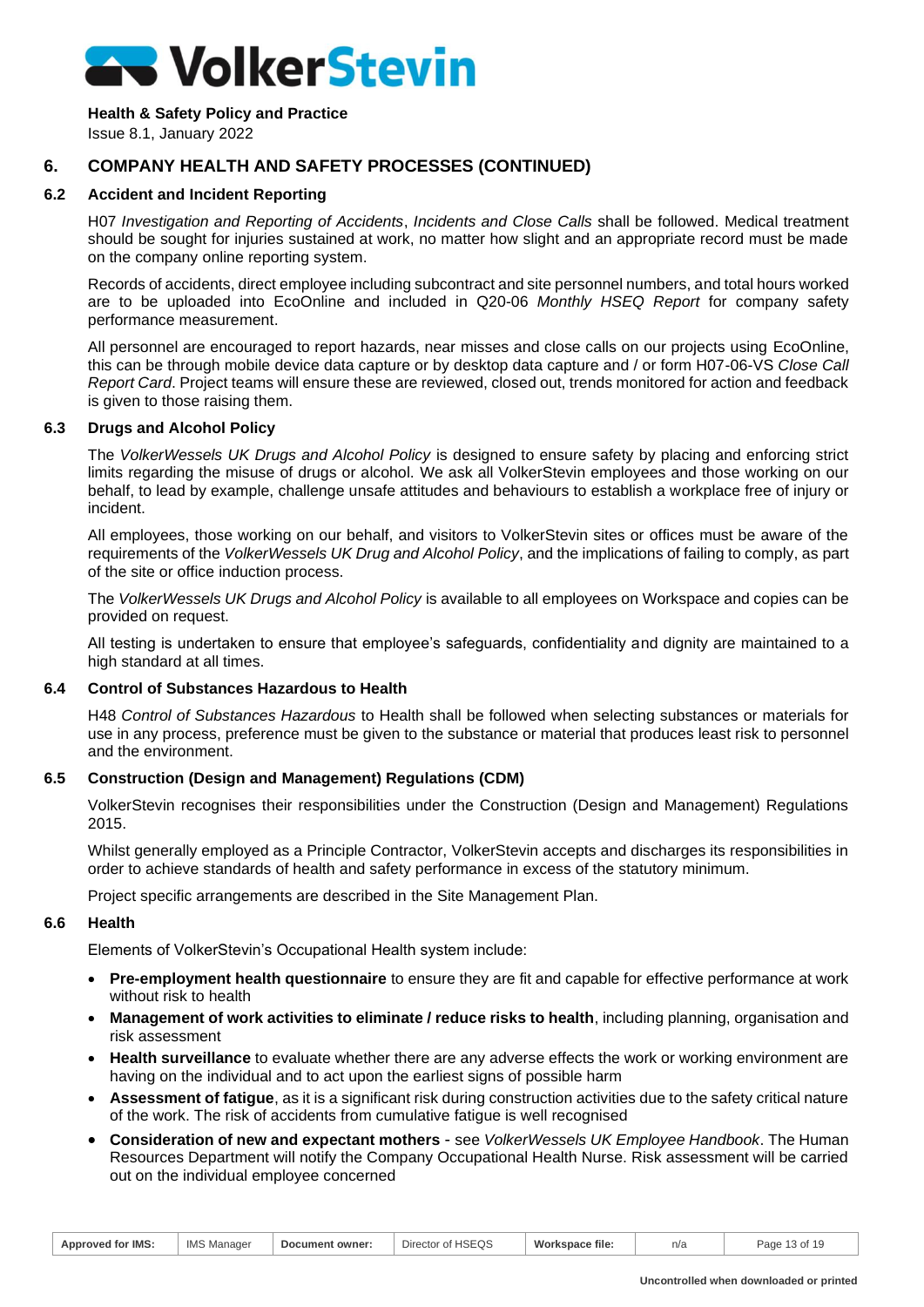#### **Health & Safety Policy and Practice**

Issue 8.1, January 2022

# **6. COMPANY HEALTH AND SAFETY PROCESSES (CONTINUED)**

# **6.7 Consultation with Employees**

Consultation involves listening to employees' views and taking account of what they say before any decision is taken. Our Safety Ripple behavioural change programme maintains a culture where our employees contribute to safe systems of work through active and open participation and engagement.

Employees will be consulted on matters that affect their health and safety and, in particular, with regard to:

- The introduction of any measures or new technologies
- Arrangements for appointing competent persons
- Relevant health and safety information
- Planning and organisation of any health and safety training

This will be either directly or through elected representatives.

Employees or representatives may make representations to management on potential hazards and dangerous occurrences at the workplace, which affect, or could affect, themselves or others.

Consultation may be carried out during:

- **Inductions**
- Toolbox talks
- Daily Start of Shift Task Briefing
- Method statement briefings
- Safety Ripple meetings
- Subcontractors' progress meetings
- Four weekly health and safety meetings
- Pre-arranged or ad-hoc meetings following any responses to information posted on notice boards

# **6.8 Emergency Procedures**

Procedures to deal with potential serious and imminent danger and danger areas e.g. first aid, fire and means of escape in an emergency, shall be detailed at each construction site and office location, and detailed within the task specific RAMS and project SMP for construction sites. A competent person shall be nominated to implement these procedures.

#### **6.9 Fire Precautions**

A fire safety risk assessment shall be carried out for all locations to identify necessary arrangements and control measures.

A H12 Fire Plan shall be produced and displayed for permanent offices and appropriate projects to include location of fire-fighting equipment, fire or smoke detectors, emergency lighting, fire call points and fire exits. Fire Marshalls shall be appointed, and their details displayed in prominent locations. Training, and evacuation procedures shall be established.

Adequate fire notices and signs shall be prominently displayed, as identified by the fire safety risk assessment.

All fire escape routes, fire-fighting equipment and fire doors shall be kept free from obstruction and routinely monitored.

Any used or missing fire-fighting equipment shall be reported to management, who will ensure that it is replaced as soon as possible.

#### **6.10 First Aid**

The company affirms its responsibilities under the Health & Safety (First-Aid) Regulations to provide or ensure that adequate equipment, facilities and trained persons are provided, to render first aid.

First Aiders shall be appointed, and their details displayed in prominent locations.

Details of first aid arrangements shall be referenced within the SMP or Office Management Plan. It shall be the first aiders / appointed person's responsibility to ensure that appropriate first aid equipment / facilities are maintained.

| Approved for IMS: | <b>IMS</b><br>Manager | Document owner: | of HSEQS<br>Director | Workspace file: | $n/\epsilon$ | Page<br>$\sim$<br>74<br>$\mathbf{u}$ |
|-------------------|-----------------------|-----------------|----------------------|-----------------|--------------|--------------------------------------|
|                   |                       |                 |                      |                 |              |                                      |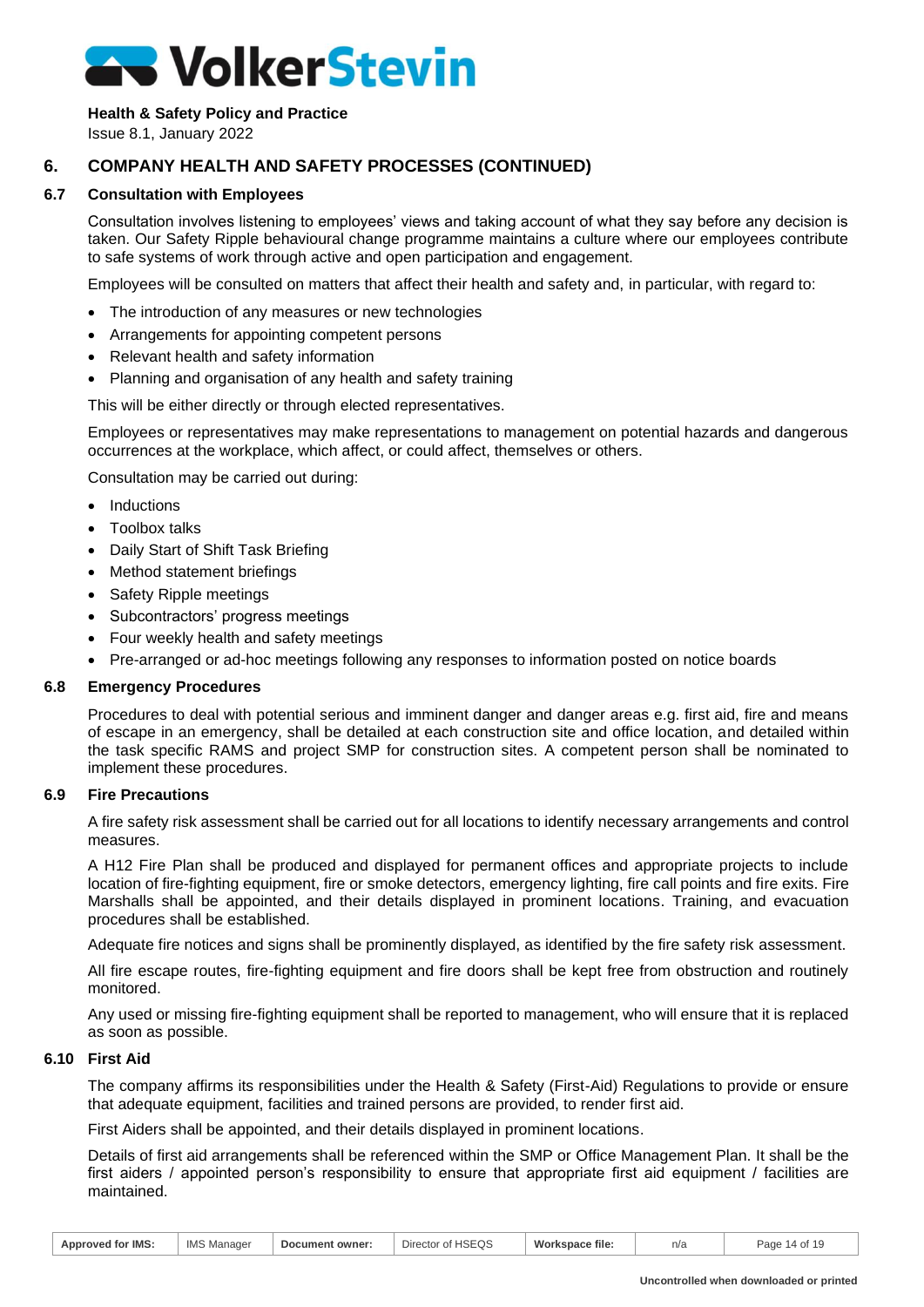

Issue 8.1, January 2022

# **6. COMPANY HEALTH AND SAFETY PROCESSES (CONTINUED)**

#### **6.11 Gross Misconduct**

An employee will be liable to summary dismissal if he / she is found to have acted in any of the following unsafe ways:

- A serious or wilful breach of the safety rules specific to each location
- Failure of a drugs and alcohol test
- Unauthorised removal or interference with any guard or protective device
- Unauthorised operation of any item of machinery, plant or equipment
- Unauthorised removal of any item of first aid equipment
- Wilful damage to, misuse of, or interference with any item provided in the interest of health, safety or welfare at work
- Unauthorised removal or defacing of any label, sign or warning device
- Misuse of chemicals, flammable or hazardous substances, or toxic materials
- Smoking in any designated 'No Smoking' area
- Smoking whilst handling flammable substances
- Horseplay or practical jokes which could cause accidents
- Making false statements or in any way deliberately interfering with evidence following an accident or dangerous occurrence
- Misuse of pneumatic, hydraulic or electrical equipment
- Dangerously overloading any item of lifting equipment
- Overloading or misuse of any vehicles

#### **6.12 Lone Working**

Lone workers are defined as those who work by themselves without close or direct supervision. Lone working will be designed out where possible and only where absolutely necessary is it to be undertaken. Where lone working is necessary, however brief or minor, a specific risk assessment is required to be undertaken and appropriate control measures put in place.

#### **6.13 No Smoking Policy**

The Health Act 2006 states "all employees have a right to work in a smoke free environment", and that "premises must be smoke free if they are used as a place of work".

Therefore, smoking is not permitted in any part of any building, including corridors, lifts, stairways, lavatories, reception areas or entrances and ALL company owned or hired vehicles (excluding ECOP vehicles owned or hired by the driver). Smoking is also prohibited within 5m of any doorway or fire escape.

Smoking is only permitted in a designated "Smoking Area".

VolkerWessels UK determines that Electronic cigarettes (e-cigarettes), products that can be used for the consumption of nicotine-containing vapour via a mouthpiece (vaping), should treated in the same manner as cigarettes.

This policy applies to all employees, contractors, customers and visitors, and all staff are obliged to support the implementation of this policy.

Appropriate "No Smoking" signs will be clearly displayed at all entrances and exits, within the premises, and in company vehicles.

Those who do not comply with the smoking law are liable to a fixed penalty fine and possible criminal prosecution.

If you would like further advice or assistance on quitting smoking please contact Occupational Health on 01992 305045 or the NHS by calling 0300 123 1044 [\(http://smokefree.nhs.uk/\)](http://smokefree.nhs.uk/).

#### **6.14 Notices and Written Instructions**

All hazard / warning signs and notices displayed on the premises shall be complied with.

Where applicable, work permits will be strictly enforced e.g. confined space work, where only authorised persons will be allowed to work.

| Approved for IMS: | <b>IMS</b><br>Manager | Document owner: | Director of HSEQS | Workspace file: | n/a | Page<br>$\sim$<br>$\cup$ |
|-------------------|-----------------------|-----------------|-------------------|-----------------|-----|--------------------------|
|                   |                       |                 |                   |                 |     |                          |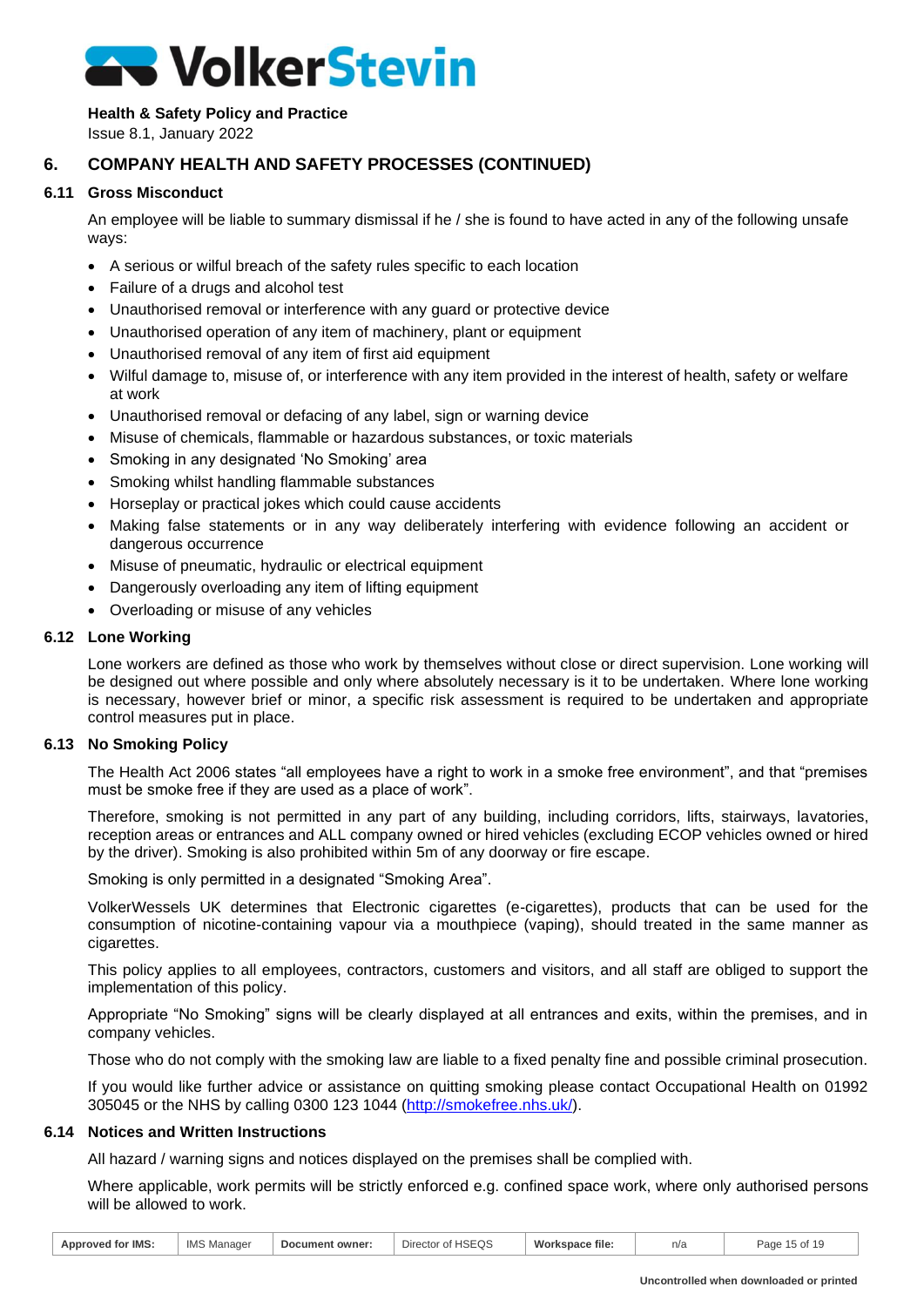#### **Health & Safety Policy and Practice**

Issue 8.1, January 2022

# **6. COMPANY HEALTH AND SAFETY PROCESSES (CONTINUED)**

# **6.15 Office / Workplace Safety**

- Electrical installations shall only be installed by a competent person and tested at regular intervals in accordance with the Electricity at Work Regulations.
- Offices shall be kept at a reasonable temperature, be well ventilated and lit.
- Passages and stairs shall be kept clear of obstructions and well lit.
- Flooring shall be kept in a safe condition. Damaged carpeting, liquid spillages etc. shall be reported to management.
- Filing cabinets shall be loaded from the bottom drawers first and only one drawer opened at a time. Storage racking shall be of adequate strength, properly loaded, stable, and securely fixed where possible.
- Great care shall be taken in the storage and use of toxic, flammable and corrosive substances, chemicals and liquids. They shall be stored and used in accordance with the manufacturers' instructions / COSHH assessment.
- Portable electric tools and equipment shall operate at 110V or lower. Where this is not possible RCD protection shall be used.
- Electrical equipment shall be visually inspected and checked for defects at regular intervals and, if a fault is suspected, taken out of use and checked by a qualified electrician. Trailing electric cables shall be avoided.
- An appropriate maintenance system (e.g. HSE guidance) shall be established for all electrical equipment and records of inspection and testing maintained as necessary.
- Employees who are considered to be display screen equipment users (through DSE assessment) shall be entitled to free eyesight tests and the provision of corrective eyewear if prescribed.
- DSE users will be provided with suitable equipment to establish an ergonomic workstation. Suitable instruction on its adjustment will be provided.
- Adequate welfare facilities shall be provided.
- All dangerous parts of machinery shall be adequately guarded.

# **6.16 Personal Protective Equipment (PPE)**

The company recognises its responsibility under the Personal Protective Equipment Regulations to assess the risks, to provide and train personnel in the use of suitable PPE and to maintain and replace this as necessary. Therefore:

- VolkerStevin will issue suitable protective equipment to directly employed staff and operatives, and undertake to replace such equipment whenever necessary
- PPE Equipment Items contained in the VolkerStevin PPE catalogue have been approved for use by the Director of HSEQS. Any additional PPE items required shall be approved by the Director of HSEQS prior to the placement of any order.
- VolkerStevin do not permit "Rigger" type boots on any of their contracts.
- Protective equipment shall be used, stored and maintained in accordance with manufacturers' instructions and the training provided
- Any damage, loss, fault or unsuitability of protective equipment shall be reported to management
- The following PPE are mandatory on all VolkerStevin site:
	- − Hard hat
	- − Light eye protection
	- − Hi-vis clothing
	- − Gloves
	- Safety boots (with mid-sole protection)

# **6.17 Vibration**

VolkerStevin recognises Hand Arm Vibration Syndrome (HAVS) as a serious cause of concern for persons using handheld vibratory tools, particularly those of a rotary or percussive nature.

H13 Control of Vibration and H79 *Hand Arm Vibration* shall be followed.

VolkerStevin will comply with the legislative requirements in respect of HAVS and whole-body vibration by providing information and monitoring and recording exposure.

| <b>Approved for IMS:</b> | <b>IMS</b><br>Manager | Document owner: | Director of HSEQS | Workspace file: | n/a | Page<br>16 ดา |
|--------------------------|-----------------------|-----------------|-------------------|-----------------|-----|---------------|
|--------------------------|-----------------------|-----------------|-------------------|-----------------|-----|---------------|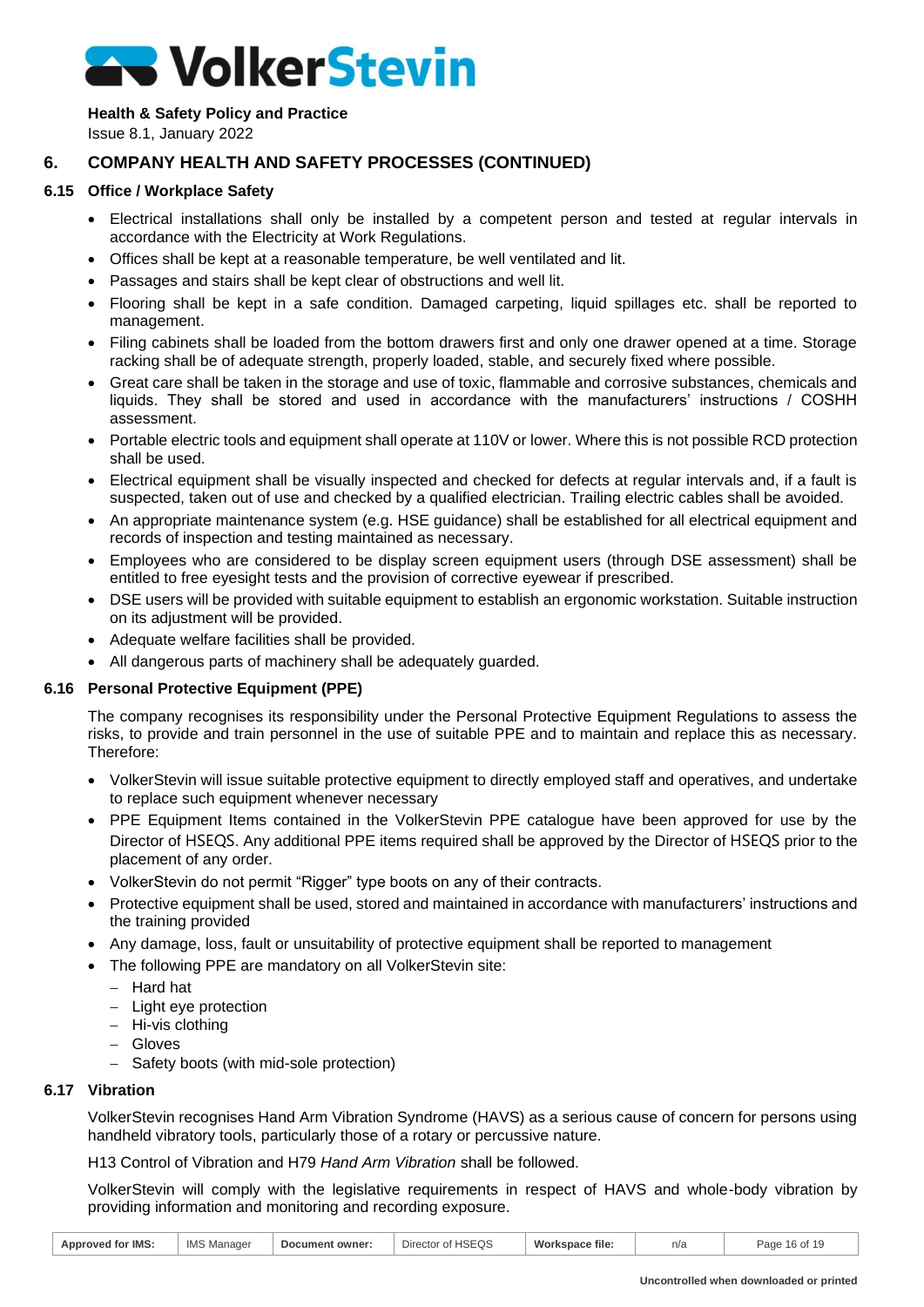#### **Health & Safety Policy and Practice**

Issue 8.1, January 2022

# **6. COMPANY HEALTH AND SAFETY PROCESSES (CONTINUED)**

#### **6.18 Permits to Work**

Permit to work requirements shall be determined by site management and the appointed Health & Safety Manager / Advisor for all locations. Employees must check to see if such a system is in place for the work that they are undertaking before commencing.

All permits to work shall be prepared by an authorised, competent person who is familiar with the relevant work procedures, hazards, and all necessary precautions after a thorough assessment has been carried out. The person responsible for carrying out the works shall sign the permit prior to work starting, confirming that they are aware of the conditions laid down within it and agreeing to abide by them.

On the completion of the works or expiry of the permit, the person responsible for carrying out the works should either:

- 1. Sign the permit off as work completed and all personnel, materials and equipment withdrawn or,
- 2. Request an extension from the competent person, and ensure authorisation is given by the authorised person

In the event of an emergency occurring wherever a permit to work is in operation, personnel will be removed; the permit shall be withdrawn and cancelled immediately. Work shall only recommence when all procedures have again been checked and the permit has been re-issued, duly signed by the authorised person. Where there has been a change to the working environment which introduces new or unknown hazards, work shall cease immediately, and all personnel shall be withdrawn from the affected area. If possible, equipment shall be withdrawn, and the area made safe.

# **Permits will be required for the following activities:**

- Confined space
- Hot works
- Working at height
- Operating plant and equipment
- Working with electricity
- Temporary works
- Excavations

This list is not exhaustive, and all operations should be examined in detail and permits initiated if necessary. A permit to dig system will however be implemented on all sites where there is ground level surface breakout, excavation or filling.

#### **6.19 Plant and Work Equipment**

VolkerStevin requires all plant and equipment used on site to comply with the Provision and Use of Work Equipment Regulations, and the Lifting Operations and Lifting Equipment Regulations as applicable.

H09 *Working with Plant* shall be followed for this purpose.

All work tools, plant and equipment must be suitable for the purpose for which it is intended and must be procured via the Hire Desk Alliance.

Operatives must not use mobile phones or 'hands free' whilst operating plant.

Any fault, damage, defect or malfunction of any machinery, plant, equipment, tools or guards shall be reported to management for action, which may include taking the item out of use.

Repair, maintenance or cleaning of machinery, plant or equipment shall only be carried out in accordance with manufacturers' recommendations and risk assessment where appropriate.

No machinery, plant or equipment shall be left in motion, or with the engine running, whilst unattended. Plant and vehicles must be immobilised, and the ignition key removed whilst unattended, keys must be kept in a secure place when not in use.

No repairs or maintenance work on any equipment shall be undertaken unless employees are trained and authorised to do so, including changing of abrasive wheels.

| for IMS<br>Approved | <b>IMS</b><br>Manager | Document owner: | JCEOC<br>$\sim$ $\sim$ $\sim$ $\sim$ $\sim$ $\sim$ $\sim$<br>Director<br><b>HOLWU</b><br>ωı | Workspace file: | n/s | D <sub>0</sub><br>0t<br>auc |
|---------------------|-----------------------|-----------------|---------------------------------------------------------------------------------------------|-----------------|-----|-----------------------------|
|                     |                       |                 |                                                                                             |                 |     |                             |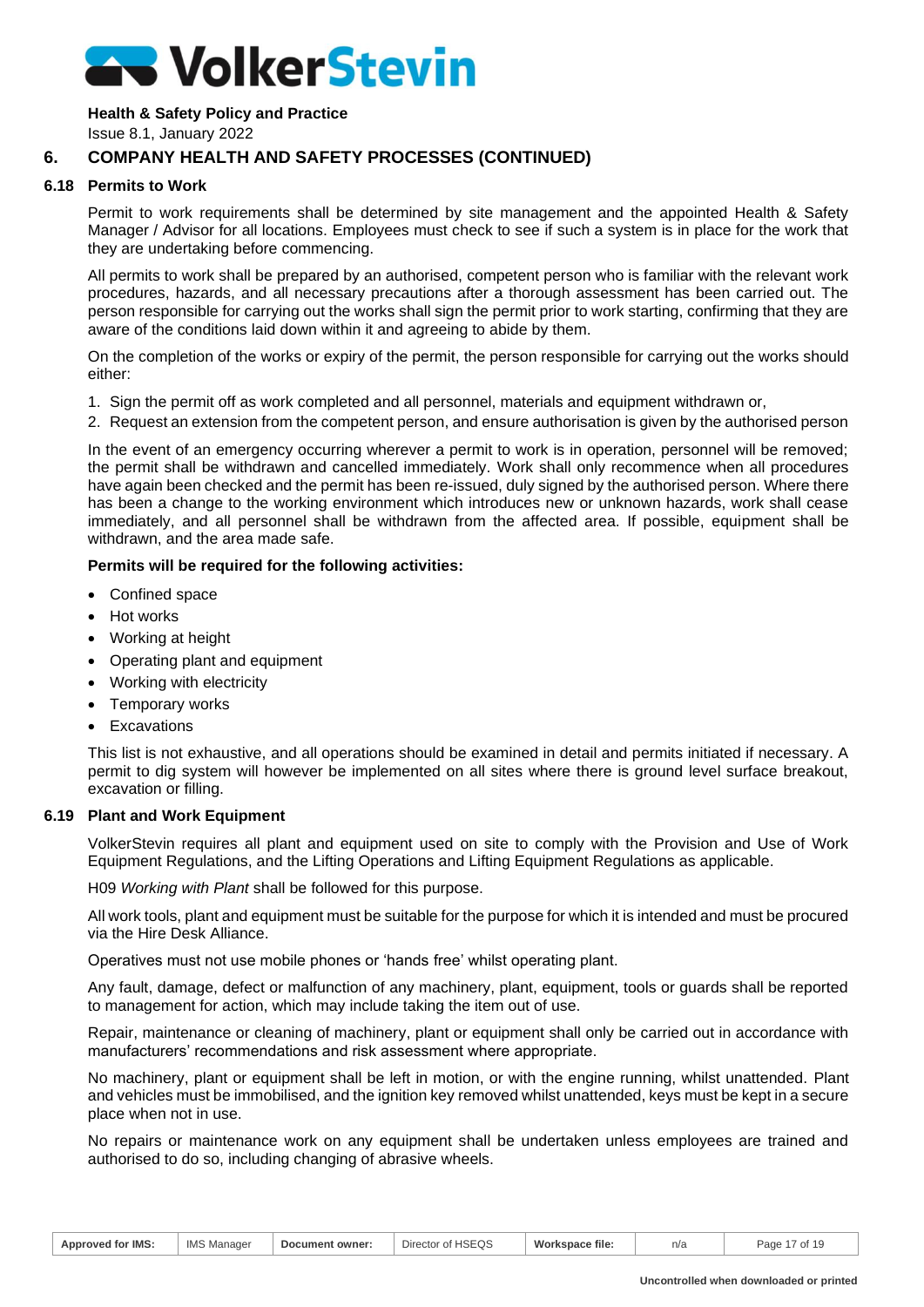**Health & Safety Policy and Practice**

Issue 8.1, January 2022

# **6. COMPANY HEALTH AND SAFETY PROCESSES (CONTINUED)**

# **6.20 Working at Heights**

Working at heights is a high-risk activity which requires the closest attention to detail at all stages of the work. There is no 'safe height' and anyone who is off the ground is at risk of falling.

Safe work at height shall be managed through the hierarchy of:

- AVOID the risk by not working at height where it is reasonably practicable to carry out the work safely other than at a height do so
- PREVENT falls where it is not reasonably practicable to avoid working at height, you should assess the risks and take measures to allow the work to be done whilst preventing, so far as is reasonably practicable, people or objects falling. This might include ensuring the work is carried out safely from an existing place of work, or choosing the right work equipment to prevent falls
- MITIGATE the consequences of a fall where the risk of people or objects falling still remains you should take steps to minimise the distance and consequences of such falls. This also involves the selection and use of work equipment
- At all stages give collective protective measures (e.g. guardrails, nets, airbags, etc.) precedence over personal protective measures (e.g. safety harnesses)

# **6.21 Lifting Operations**

All lifting operations must be in compliance with the requirements of safety legislation including the Health & Safety at Work Act 1974, Management of Health and Safety at Work Regulations 1999, Provision and Use of Work Equipment Regulations 1998 and most specifically the Lifting Operations and Lifting Equipment Regulations 1998. All lifting must therefore be proven to be planned, supervised and safely executed.

H55 *Control of Lifting Operations, Equipment and Accessories* shall be followed for this purpose.

All those involved in the planning, site supervision and carrying out of lifting operations must have the appropriate level of competency for the task being undertaken. VolkerStevin requires that competency checks are undertaken to be assured that all those undertaking roles within lifting operations have the necessary skills, knowledge and experience to carry out their duties.

All lifting operations must be covered by an appropriate Lifting Plan(s). The level of detail within such plans will be reflective of the nature and complexity of each lifting operation but must include a works package Schedule of Common Lifts.

All Lifting plans must be directly referenced to appropriate risk assessment and development of a method statement(s).

All subcontract Lifting Plans must be submitted to VolkerStevin appointed persons for approval and / or acceptance.

All hired crane, contract hire and subcontractor managed lifting operations, and most specifically multi-crane activities on site must be coordinated via the identified VolkerStevin project Lifting Coordinator.

# **6.22 Work in Rail Environment**

VolkerStevin and VSSB hold RISQS accreditation for working in a rail environment. This includes the use of supporting procedures to enable rail work to be conducted safely, efficiently and in compliance with all relevant Railway Group and Network Rail Standards.

# **6.23 Young Persons**

Where it is intended to employ young persons, those being under 18 years of age, a specific risk assessment for the type of work they will be involved in shall be carried out in accordance with the Management of Health and Safety at Work Regulations. Persons under 18 years of age are prohibited from operating lifting appliances and giving signals or operating certain woodworking machines unless under supervision during training. Special consideration must be made when a person under the age of 21 years is to operate certain vehicles or plant on a public highway, i.e. only if a valid driving licence is held (medium / large sized vehicles etc.).

# **6.24 Welfare**

The company will provide suitable and sufficient welfare facilities as detailed in the Workplace Health, Safety & Welfare Regulations or CDM 2015 regulations as applicable.

| Manager<br>Document owner:<br>n/s | Approved for IMS: | <b>IMS</b> |  | Director of HSEQS | Workspace file: |  | Page 18 of 19 |
|-----------------------------------|-------------------|------------|--|-------------------|-----------------|--|---------------|
|-----------------------------------|-------------------|------------|--|-------------------|-----------------|--|---------------|